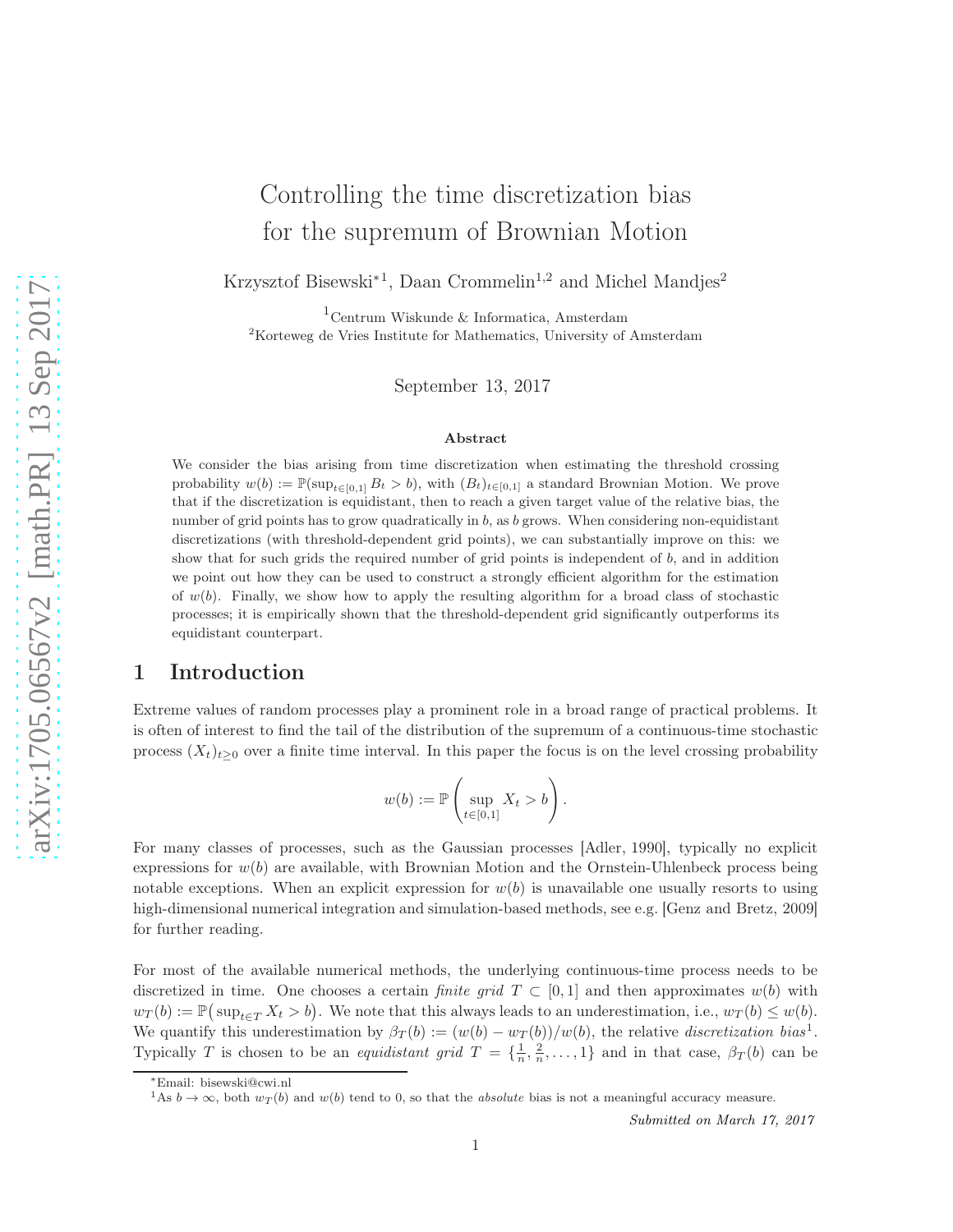reduced only by changing the *grid size n*. The finer the grid, the smaller the bias, but also, the larger the computational effort to estimate  $w_T(b)$ . The main drawback of using equidistant grids is that typically, to reach a given target value of the discretization bias, the grid size  $n$  has to grow with the threshold b. In that case, for large b, the appropriate grid size can become so large that the computation is not feasible. Two central questions arise from these observations: How fast does  $n$ have to grow in b? Furthermore, can we identify a more efficient family of grids?

In this paper we address these issues for standard Brownian Motion. Although in this case  $w(b)$  can be computed explicitly, there are no available expressions for  $\beta_T(b)$ . We conduct a thorough study of the influence of the choice of the grid on the corresponding relative bias. Furthermore, we argue that exploring the case of standard Brownian Motion is a first step towards finding efficient grids for a more general class of processes. We demonstrate numerically how our analysis of efficient grids for Brownian Motion leads to a useful procedure to determine efficient grids for a broad range of other processes.

The contributions of this paper are the following. (i) The first finding can be seen as a negative result: we show that to *uniformly control*<sup>[2](#page-1-0)</sup> the relative bias, the size n of the equidistant grid must grow at least quadratically in  $b$ ; see Theorem [1](#page-5-0) in Section [3.](#page-5-1) (ii) The second finding is that we can do much better by using a *threshold-dependent* family of grids, meaning that grid points change their location with b (but the number of points does not increase). The discretization bias induced by this particular family of grids is uniformly controlled without having to increase the number of grid points; see Theorem [2](#page-9-0) in Section [4.](#page-8-0) According to the best of the authors' knowledge, this is the first result which shows that a careful choice of the grid can drastically increase the accuracy of the discrete estimator of  $w(b)$ . Using threshold-dependent grids makes it feasible to estimate  $w(b)$  with moderate grid sizes even for very high thresholds  $b$ , which would be impossible to estimate using equidistant grids. In particular, in Section [5](#page-13-0) we present a strongly efficient algorithm for the estimation of  $w(b)$ that relies on threshold-dependent grids. (iii) In the third place, we point out how the ideas underlying our threshold-dependent grid can be used for a broad class of stochastic processes (including Gaussian processes, such as fractional Brownian Motion, and Lévy processes); it is empirically shown that the threshold-dependent grid significantly outperforms its equidistant counterpart.

An efficient grid (both small in size and inducing a small discretization bias) is particularly relevant for situations with large b. In this respect, the work presented here connects to the rare event simulation literature. As b approaches infinity,  $w(b)$  decays exponentially to 0 and standard simulation-based methods like Crude Monte Carlo to estimate  $w(b)$  become extremely time consuming. We emphasize that rare event simulation methods commonly aim to control the sampling error, not the bias due to the discretization. [\[Adler et al., 2012\]](#page-28-1) develop an algorithm that is strongly efficient (with bounded relative sampling error) for estimation of  $w_T(b)$  (rather than  $w(b)$ ). We will show that combining their algorithm with the use of threshold-dependent grids provides a strongly efficient algorithm for estimation of  $w(b)$ .

A topic closely related to ours concerns the quantification of the difference between the supremum of the stochastic process taken over [0, 1] and the supremum taken over a finite grid  $T \subset [0, 1]$ , i.e.

$$
\Delta(T) = \sup_{t \in [0,1]} X_t - \sup_{t \in T} X_t.
$$

There are several results in the literature that study the behavior of  $\Delta(T)$  for standard Brownian Motion. [\[Asmussen et al., 1995\]](#page-28-2) shown that for the equidistant grids  $T_n^{\text{eq}} = \{\frac{1}{n}, \ldots, \frac{n}{n}\}, \sqrt{n} \Delta(T_n^{\text{eq}})$ 

<span id="page-1-0"></span><sup>&</sup>lt;sup>2</sup>In this context uniform control means that for a fixed  $\varepsilon > 0$ , we have that  $\beta_T(b) < \varepsilon$  for all  $b > 0$ ; the grid T can change in b.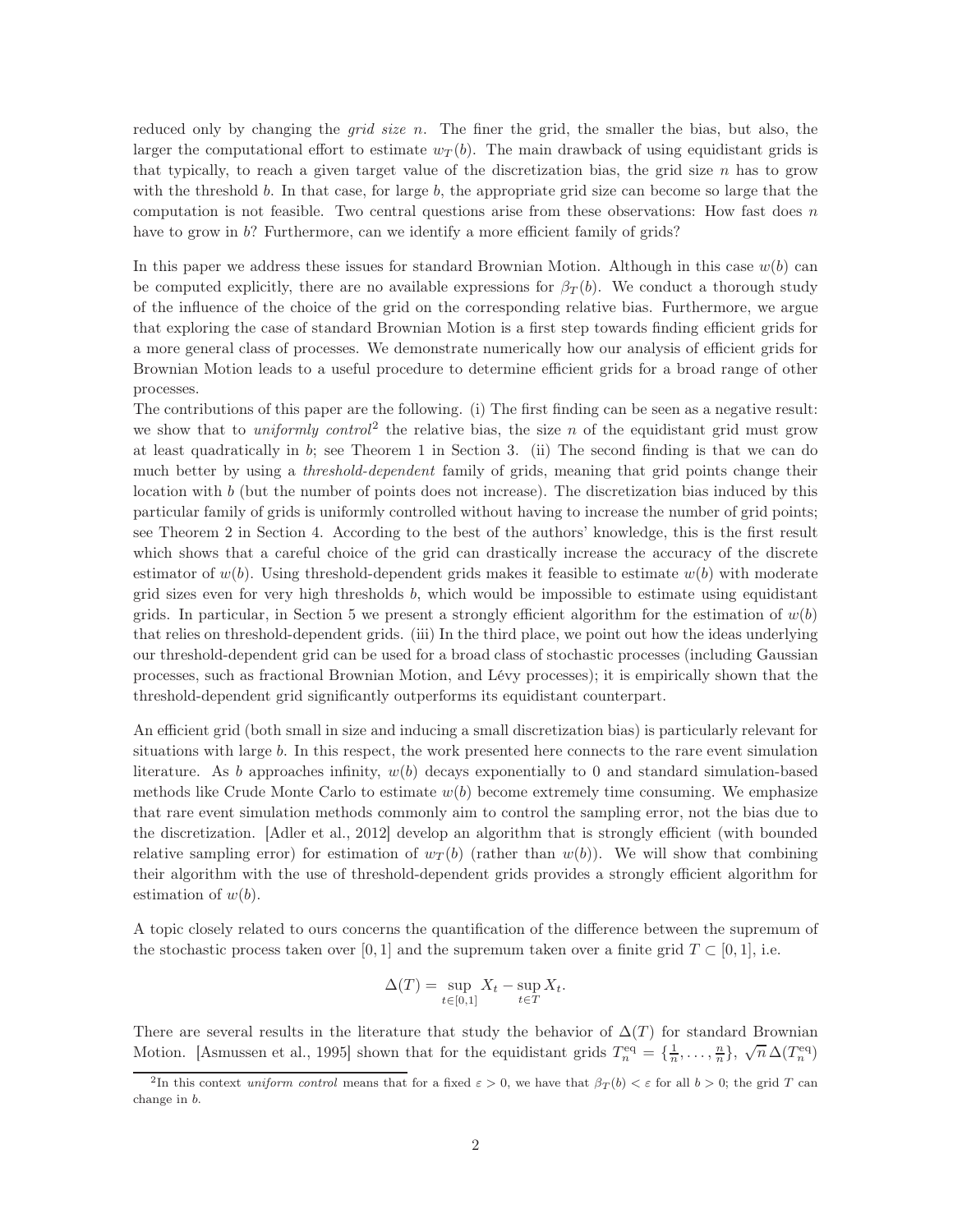has a tight, non-degenerate weak limit, as  $n \to \infty$  and [\[Janssen and Van Leeuwaarden, 2009\]](#page-29-1) derived an expansion for  $\mathbb{E}\Delta(T_n^{\text{eq}})$ . For *random grids*  $T_n^{\text{rnd}} = \{U_1, \ldots, U_n\}$ , where  $U_1, \ldots, U_n$  are i.i.d. uniform samples on  $(0, 1)$ , independent of the Brownian Motion  $(X_t)_{t\in[0,1]}$ , [\[Calvin and Glynn, 1997\]](#page-29-2) establish the weak limit of  $\sqrt{n} \Delta(T_n^{\text{rnd}})$ . Finally, [\[Calvin, 1997\]](#page-29-3) proposed a class of *adaptive* grids, meaning that the consecutive grid-points  $t_{k+1}$  are chosen based on  $((t_1, B_{t_1}), \ldots, (t_k, B_{t_k}))$ ; given any  $\delta > 0$ , an adaptive grid  $T_n^{\delta} = \{t_1^{\delta}, \ldots, t_n^{\delta}\}$  is provided such that  $n^{1-\delta/2}\Delta(T_n^{\delta})$  has a weak limit.

In our study we do not focus on the difference  $\Delta(T)$  between the values of the maxima of the discrete and continuous-time Brownian Motion, but rather on the  $\beta_T(b)$ , i.e., the relative difference between the probabilities that these maxima lie above a certain fixed threshold.

There are several approaches to tackle the discretization bias available in the literature. Arguably, the most widely applicable method is Multilevel Monte Carlo (MLMC) [\[Giles, 2008\]](#page-29-4). It can be applied together with any numerical method that relies on discretization. The idea is to use several different levels of discretization and spend less computational effort (draw less samples) at the finest levels of discretization. MLMC effectively reduces the computational effort, and the time saved can be used to produce even finer levels of discretization. It could be interesting to explore the combination of MLMC method together with the idea of threshold-dependent grids but further exploiting this procedure lies beyond the scope of this article.

One of the methods that aims to directly decrease the bias induced by equidistant grids is continuity correction. Since the discrete-time approximation  $w_T(b)$  is always smaller than  $w(b)$ , one could slightly lower the threshold b to compensate for the underestimation. [\[Broadie et al., 1997\]](#page-28-3), using the machinery developed in [\[Siegmund, 1985\]](#page-29-5), proposed a way of lowering the threshold which improves the rate of convergence of the relative bias from  $O(n^{-1/2})$ , cf. Proposition [1,](#page-4-0) to  $O(n^{-1})$ , as the number of grid points  $n$  grows large. However, in the non-Brownian case, it remains a non-trivial problem how much b should be decreased. In fact, there is no direct way of making sure whether lowering b decreases the absolute relative bias, as lowering b by too much leads to overcompensation and thus to an estimate that is *larger* than  $w(b)$ . By contrast, it is straightforward to compare the bias induced by two different grids — the larger the discrete estimator  $w_T(b)$ , the smaller the relative bias.

There are also several simulation-based algorithms that do not rely on pre-discretization. [\[Li and Liu, 2015\]](#page-29-6) propose a strongly efficient algorithm for estimation of  $w(b)$  for a large class of Gaussian processes (most prominently, processes with constant variance function). However, when the underlying process has a unique point of maximal variance (such as Brownian Motion), the algorithm requires the simulation of a random time  $\tau \in [0,1]$  from a density  $f(t) \propto \mathbb{P}(X_t > b)$ , which becomes a rare event simulation problem when b is large. While for an arbitrary process, the random discretization proposed in the algorithm requires a computational effort cubic in the number of grid points (in order to simulate a discrete Gaussian path), pre-discretization requires only quadratic effort; see the discussion in Section [5.](#page-13-0)

This paper is organized as follows. Section [2](#page-3-0) provides definitions, preliminaries, and develops a general intuition. In Section [3](#page-5-1) we introduce useful upper and lower bounds for the discretization bias (see Lemma [1\)](#page-6-0) and show that the number of points on the equidistant grid has to grow quadratically in the threshold  $b$  in order to uniformly control the discretization bias. In Section [4,](#page-8-0) as an alternative to equidistant grids, we study threshold-dependent grids, which control the relative bias with a constant grid size, independently of b. The proofs of all lemmas and a proposition are postponed to Section [8.](#page-20-0) In Section [5](#page-13-0) we present an algorithm by [\[Adler et al., 2012\]](#page-28-1), that we use throughout the paper for producing the numerical results; combining this algorithm with the use of threshold-dependent grids yields a strongly efficient algorithm for estimation of  $w(b)$ , see Corollary [1.](#page-14-0) In Section [6](#page-15-0) we apply threshold-dependent grids developed in previous section to stochastic processes other than Brownian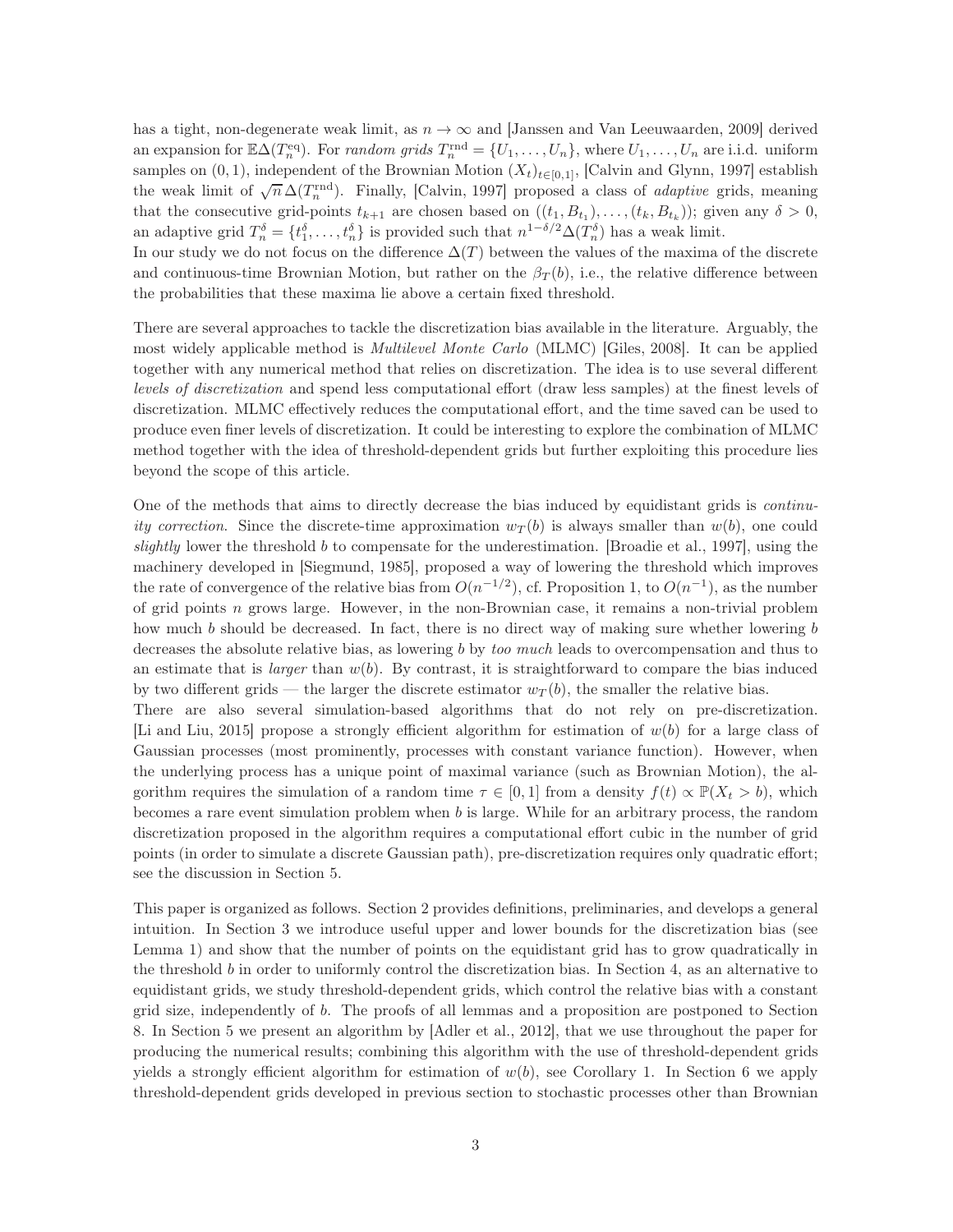Motion: Brownian Motion with jumps, Ornstein-Uhlenbeck process and fractional Brownian Motion. Lastly, in Section [7](#page-18-0) we present concluding remarks and discuss some ideas for future research of optimal grids. In the appendices we collect various technical results used throughout the paper.

#### <span id="page-3-0"></span>2 Preliminary results

Let  $(B_t)_{t\in[0,1]}$  be a standard Brownian Motion on the time interval [0, 1] with  $B_0 = 0$ . We consider the probability of crossing a positive threshold  $b$ , that is

<span id="page-3-1"></span>
$$
w(b) := \mathbb{P}\bigg(\sup_{t \in [0,1]} B_t > b\bigg). \tag{1}
$$

For a standard Brownian Motion, an explicit formula for the threshold-crossing probability [\(1\)](#page-3-1) is known, namely  $w(b) = 2 \mathbb{P}(B_1 > b)$ , which follows directly using the *reflection principle* (see e.g. [\[Mörters and Peres, 2010\]](#page-29-7)). Given a *finite grid* T we define a discrete-time approximation of  $w(b)$ :

$$
w_T(b) := \mathbb{P}\bigg(\sup_{t \in T} B_t > b\bigg),\tag{2}
$$

where  $T = \{t_1, \ldots, t_n\}$  is a finite subset of the interval [0, 1], ordered such that  $t_1 < \ldots < t_n$ . As we are mostly interested in choosing the grid  $T$  efficiently, we define the following performance measure.

<span id="page-3-2"></span>**Definition 1.** Let  $T$  be a finite grid on  $[0, 1]$ , then

$$
\beta_T(b) := \frac{w(b) - w_T(b)}{w(b)} = \mathbb{P}\Big(\sup_{t \in T} B_t < b \; \big| \sup_{t \in [0,1]} B_t > b\Big)
$$

is called the relative bias induced by the grid  $T$ .

The second representation of relative bias in Definition [1](#page-3-2) is especially intuitive. It means that the relative bias is the probability that  $B_t$  stays below b on the grid T, given that its supremum over [0, 1] is greater than b. Notice that any grid which includes the endpoint  $t = 1$  will induce a relative bias no greater than  $\frac{1}{2}$ . Indeed, if  $1 \in T$ , then  $w_T(b) = \mathbb{P}(\sup_{t \in T} B_t > b) \geq \mathbb{P}(B_1 > b)$  and thus

$$
\beta_T(b) = 1 - \frac{w_T(b)}{w(b)} \le 1 - \frac{\mathbb{P}(B_1 > b)}{2\mathbb{P}(B_1 > b)} = \frac{1}{2}.
$$

Our objective is to accurately estimate  $w(b)$  using discrete approximations  $w_T(b)$ , in a computationally efficient manner. Brownian Motion has continuous paths and thus it is always possible for a given  $b$ to find a fine enough grid to bound the bias up to a desired accuracy. However, the computational cost of estimating  $w_T(b)$  grows in the grid size and thus it might be infeasible to numerically compute  $w_T(b)$  for large grids.

At this point, we emphasize that we are not as much interested in the behaviour of  $\beta_T(b)$  for a fixed b or a fixed n but rather in asymptotic regimes in which b and/or n approach infinity. For every b we allow to use a different grid so it seems natural to treat the grid as a function of threshold. For every b we define a collection of grids of all possible sizes  $\{T_1(b), T_2(b), \ldots\}$ , where  $T_n(b)$  has n elements, and we denote  $\beta_n(b) := \beta_{T_n(b)}(b)$ . For a given family of grids we are interested in behavior of  $\beta_n(b)$  as n or b tend to infinity. The most straightforward choice for the family of grids is the following.

<span id="page-3-3"></span>**Definition 2.** The family  $\{T_n\}_{n\in\mathbb{N}}$ , where  $T_n := \{t_1^n, \ldots, t_n^n\}$  with  $t_k^n := \frac{k}{n}$  is called the equidistant family of grids.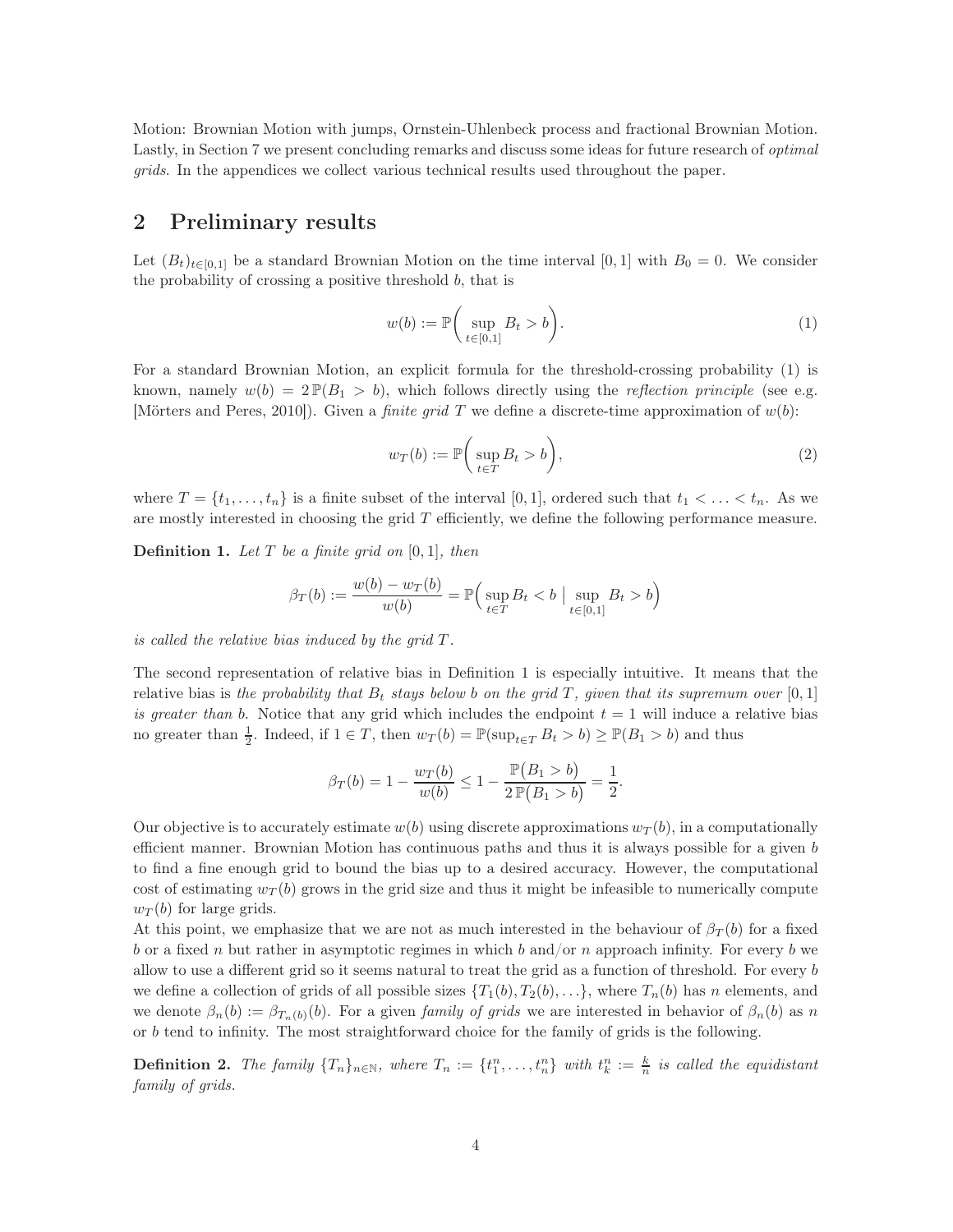Notice that the location of grid points on the equidistant grid is independent of b. Since the distance between neighboring points is equal to  $\frac{1}{n}$ , and since Brownian paths are continuous, it follows that  $\beta_n(b) \to 0$ , as  $n \to \infty$  for any fixed b. It has been established in [\[Asmussen et al., 1995\]](#page-28-2) that for  $T_n$ , equidistant grid, the difference between the continuous-time and discrete-time supremum  $\varepsilon_n$  =  $\sup_{t\in[0,1]}B_t - \sup_{t\in T_n} B_t$  is of order  $n^{-1/2}$ . More precisely, the sequence  $(\sqrt{n}\varepsilon_n)_{n\in\mathbb{N}}$  has a tight and non-degenerate weak limit.

<span id="page-4-0"></span>**Proposition 1.** Let  $(B_t)_{t\in[0,1]}$  denote standard Brownian Motion and  $\{T_n\}_{n\in\mathbb{N}}$  be the equidistant family of grids from Definition [2](#page-3-3) with  $\beta_n(b) := \beta_{T_n}(b)$ . For any threshold  $b > 0$  there exist positive constants  $C_1, C_2$  such that

$$
C_1 n^{-1/2} \le \beta_n(b) \le C_2 n^{-1/2}.
$$

The proof of the Proposition [1](#page-4-0) is given in Section [8.](#page-20-0) The proof we give strongly resembles the proof of Theorem [1](#page-5-0) below in Section [3,](#page-5-1) but we remark that it is also possible to derive it using the tools developed in [\[Broadie et al., 1997\]](#page-28-3).

Proposition [1](#page-4-0) states that  $\beta_n(b)$  decays like  $n^{-1/2}$ , when n grows large for a fixed b but it does not describe the behavior of the relative bias when b varies. In Theorem [1](#page-5-0) in the following section, we derive an upper bound for  $\beta_n(b)$  for n and b simultaneously.

Figure [1](#page-4-1) shows the evolution of the relative bias for four different thresholds  $b = 5, 6, 7, 8$  against the size of the equidistant grid. Even though all four graphs show the  $n^{-1/2}$  decay, the graphs rise up with growing threshold. In particular, for thresholds  $b = 5$  and 8 respectively  $n = 700$  and 1700 points are needed to arrive at around  $10\%$  relative bias. It indicates that, as b grows increasingly many grid-points are needed to arrive at the target relative bias. Using the threshold-dependent grid that we develop in Section [4](#page-8-0) one can arrive at  $10\%$  relative bias using approximately  $n = 100$  gridpoints, independently of the value of the threshold. This amounts to a substantial improvement of the computational efficiency.

<span id="page-4-1"></span>

Figure 1: Plots of the relative bias  $\beta_n(b)$  against the grid size n for the equidistant family of grids for four different thresholds. The numerical results are computed using an algorithm described in Section [5.](#page-13-0)

In some cases, the equidistant family of grids is the best possible choice, in the sense that other grid families require at least equally fast asymptotic growth of n as b increases, in order to control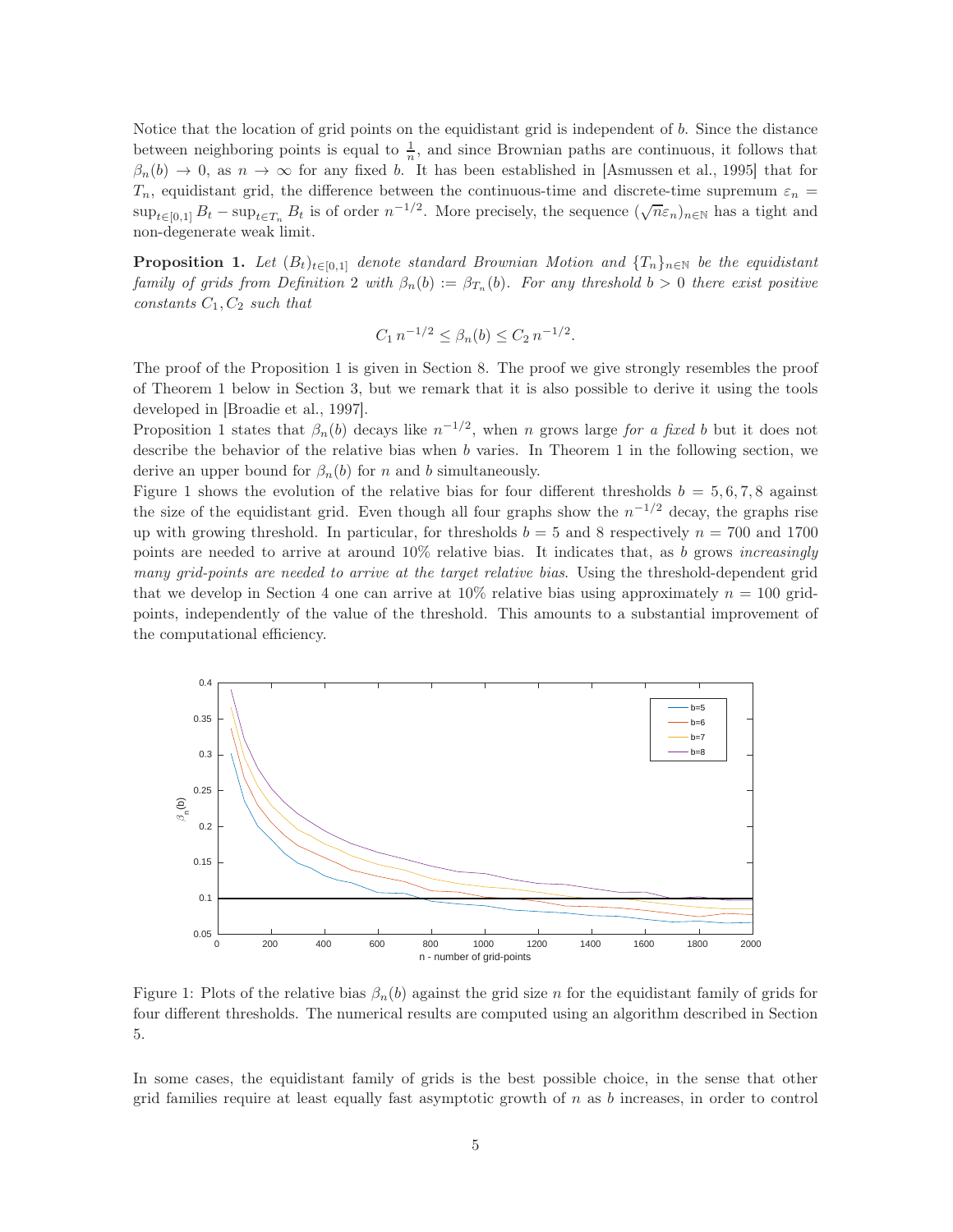the relative bias. [\[Adler et al., 2012\]](#page-28-1) prove that for centered, homogeneous and twice continuously differentiable (in a mean squared sense) Gaussian processes, n has to grow linearly in b to uniformly control the relative bias. Moreover, if n grows sublinearly in  $b$ , then the relative bias of any family of grids (not necessarily equidistant) tends to its maximal value, as  $b$  approaches infinity. It is noted, however, that Brownian Motion does not belong to the family of Gaussian processes for which the result of [\[Adler et al., 2012\]](#page-28-1) applies.

In the following two sections we analyze the asymptotic behavior of the relative bias  $\beta_n(b)$  for two families of grids. We prove that the equidistant grid requires quadratic growth of  $n$  in  $b$  (see Theorem [1](#page-5-0)) in Section [3\)](#page-5-1). As an alternative, we develop the threshold-dependent family of grids, for which we prove that the relative bias can be made arbitrarily small, uniformly in b for fixed n (see Theorem [2](#page-9-0) in Section [4\)](#page-8-0). We obtain a uniform rate of convergence in  $n$  and also provide a closed-form expression for the threshold-dependent family of grids (see Definition [\(9\)](#page-9-1) in Section [4\)](#page-8-0).

## <span id="page-5-1"></span>3 Equidistant family of grids for Brownian Motion

This section is devoted to analyzing the asymptotic behavior of the relative bias for the equidistant family of grids. The methodology developed in this section will be used later to prove Theorem [2;](#page-9-0) in particular, the crucial part of the proof concerns bounds for the relative bias induced by an arbitrary finite grid, developed in Lemma [1.](#page-6-0)

The following theorem describes the asymptotic behaviour of the relative bias, under the equidistant family of grids.

<span id="page-5-0"></span>**Theorem 1.** Let  $(B_t)_{t\in[0,1]}$  denote standard Brownian Motion and  $\{T_n\}_{n\in\mathbb{N}}$  be the equidistant family of grids from Definition [2](#page-3-3) with  $\beta_n(b) := \beta_{T_n}(b)$ .

(a) Let  $b_0$  be any positive, real number. There exist positive constants  $C_0, C_1$ , independent of b and n such that

$$
\beta_n(b) \le C_0 \cdot bn^{-1/2},
$$

for all  $b > b_0$ , and

$$
\beta_n(b) \le C_1 \cdot n^{-1/2},
$$

for all  $b \in (0, b_0]$ .

(b) Let  $m:(0,\infty)\to(0,\infty)$  be such that  $\lim_{b\to\infty}m(b)/b^2=0$ . Then, as  $b\to\infty$ ,

$$
\inf_{n\leq m(b)} \beta_n(b) \longrightarrow \frac{1}{2}.
$$

Part (a) of Theorem [1](#page-5-0) states that  $\beta_n(b) \leq C_0 b n^{-1/2}$ , so that in order to bound  $\beta_n(b)$  uniformly in b it suffices to take  $n = O(b^2)$ . The second part of the Theorem [1](#page-5-0) states that if  $n = o(b^2)$  then  $\beta_n(b) \to 1/2$ , meaning that the relative bias cannot be bounded by an arbitrarily small number. Together, the two parts entail that the growth  $n = O(b^2)$  is sufficient and there is no better (slower) growth which would guarantee a uniformly bounded relative bias.

The crucial part of the proof of Theorem [1](#page-5-0) is the method of bounding the relative bias. Since no explicit expressions for  $w_T(b)$  or  $\beta_T(b)$  are known (even if T is an equidistant grid) we develop a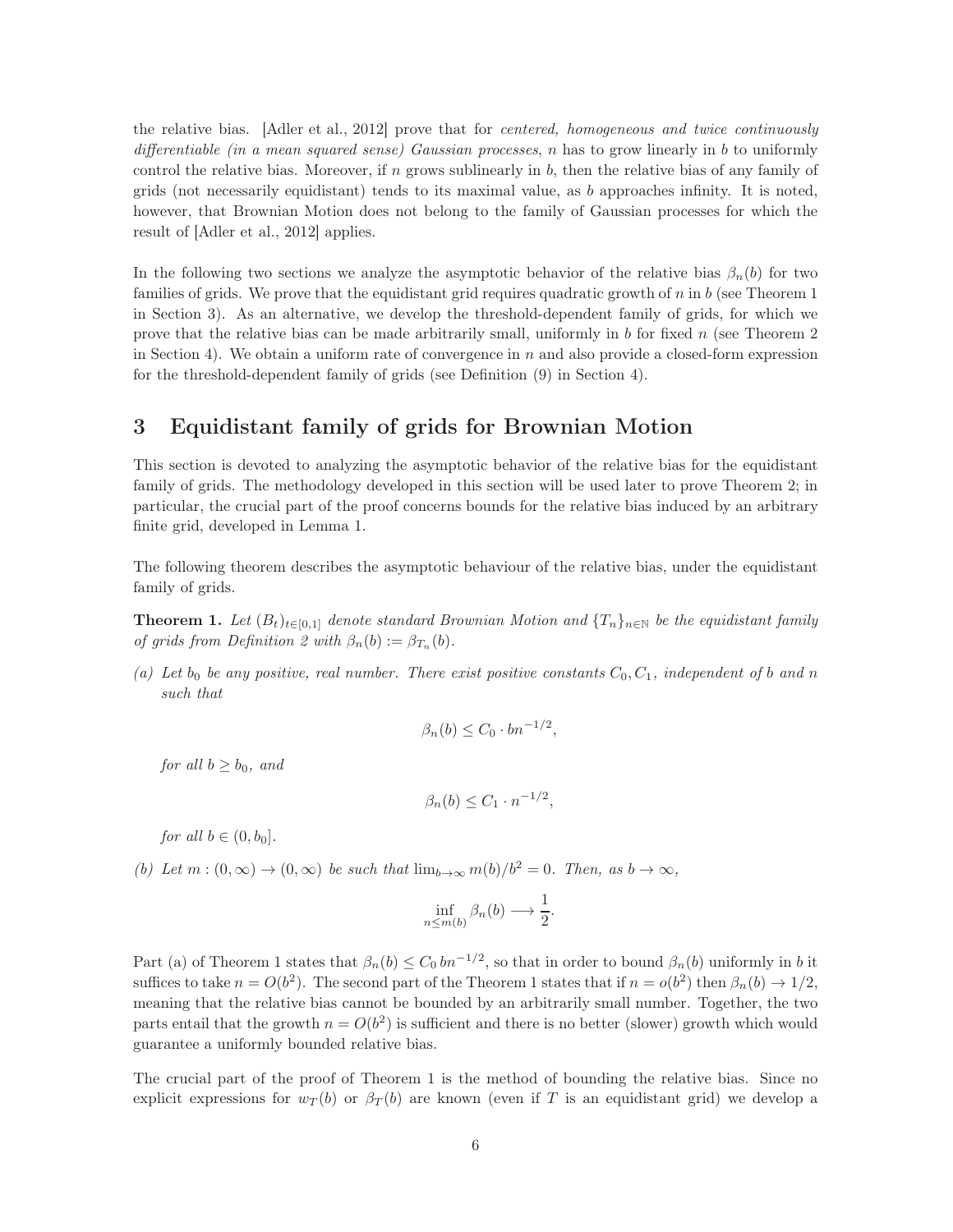general upper bound for  $\beta_T(b)$  in the following lemma, in which we use the quantities

$$
a_j(b) := \mathbb{P}(B_{t_j(b)-t_{j-1}(b)} < 0, \dots, B_{t_n(b)-t_{j-1}(b)} < 0), \quad a_{n+1}(b) := 1/2,
$$
  
\n
$$
w_j(b) := \mathbb{P}(\tau_b \in (t_{j-1}(b), t_j(b)) \mid \tau_b \in (0, 1]),
$$
  
\n
$$
\tau_b := \inf\{t \ge 0 : B_t > b\}.
$$

Notice that in this definition of  $a_i(b)$  and  $w_i(b)$  we allow grid points  $t_1, \ldots, t_n$  to change their location with b. In the present section, which is on equidistant grids, the grid points obviously do not depend on b, but in later sections they do.

<span id="page-6-0"></span>**Lemma 1.** Let  $T(b) = \{t_1(b), \ldots, t_n(b)\} \subset [0, 1]$ , where  $0 < t_1(b) < \ldots < t_n(b) \leq 1$ , and let  $t_0(b) = 0$ . The following lower and upper bounds for  $\beta_T(b)$  apply:

$$
\underline{\beta}_T(b) \le \beta_T(b) \le \overline{\beta}_T(b)
$$

with

$$
\underline{\beta}_T(b) := \frac{1}{2} \sum_{j=1}^n a_{j+1}(b) w_j(b), \qquad \bar{\beta}_T(b) := \sum_{j=1}^n a_j(b) w_j(b).
$$

A short proof of Lemma [1](#page-6-0) is included in Section [8.](#page-20-0) The bounds consist of elements of two types:  $a_i(b)$ , the probability that  $B_t$  stays negative at times  $t_j - t_{j-1}, \ldots, t_n - t_{j-1}$ , and  $w_j(b)$ , the probability that  $B_t$  hits b for the first time in the interval  $[t_{j-1}, t_j]$  given that its supremum over [0, 1] is greater than b.

For a general grid  $T(b)$ , the probabilities  $a_i(b)$  are difficult to control. However, when  $T(b)$  is equidistant (thus independent of b), then also the probabilities  $a_j$  are independent of b; we emphasize this independence by writing  $a_j$  instead of  $a_j(b)$  throughout this section. As a result, there exists a tight asymptotic bound for them (see Lemma [2](#page-6-1) below); we were inspired to look into such quantities while reading [\[Mörters and Peres, 2010,](#page-29-7) Section 5]. The probabilities  $w_i(b)$  are controlled using a mean value theorem, see Appendix [B.](#page-25-0)[V.](#page-25-1)

<span id="page-6-1"></span>**Lemma 2.** There exist constants  $C_1^*, C_2^* > 0$  such that:

$$
C_1^* n^{-1/2} \le \mathbb{P}\Big(B_1 > 0, \dots, B_n > 0\Big) \le C_2^* n^{-1/2}
$$

for all  $n \in \mathbb{N}$ .

In fact, the assertion in Lemma [2](#page-6-1) is true for any symmetric random walk; see [\[Feller, 1971,](#page-29-8) Theorem 4 in Section XII.7, and Lemma 1 in Section XII.8]. Before proving Theorem [1](#page-5-0) we present one more lemma.

<span id="page-6-2"></span>**Lemma 3.** Let  $T = \{t_1, \ldots, t_n\}$  be such that  $t_k = \frac{k}{n}$  and let  $t_0 = 0$ . Then the upper bound  $\bar{\beta}_T(b)$ developed in Lemma [1](#page-6-0) is an increasing function of b.

An important implication of Lemma [3](#page-6-2) is that for any  $b_0 > 0$  we have that  $\beta_T(b) \leq \bar{\beta}_T(b) \leq \bar{\beta}_T(b_0)$ uniformly for all  $b \leq b_0$ , which completely covers the statement on the situation that  $b \leq b_0$  in part (a) of Theorem [1.](#page-5-0) The proof of Lemma [3](#page-6-2) is given in Section [8.](#page-20-0)

*Proof of Theorem [1\(](#page-5-0)a).* Thanks to Lemma [3](#page-6-2) it suffices to prove the first part of Theorem 1(a), i.e. we assume that  $b \ge b_0$ . Without loss of generality we put  $b_0 = 1$ . Exploiting the upper bound developed in Lemma [1](#page-6-0) we decompose the sum  $\sum_{j=1}^{n} a_j \cdot w_j(b)$  into three parts, which we treat separately:

<span id="page-6-3"></span>
$$
\beta_n(b) \le a_1 \cdot w_1(b) + \sum_{j=2}^{n-1} a_j \cdot w_j(b) + a_n \cdot w_n(b),\tag{3}
$$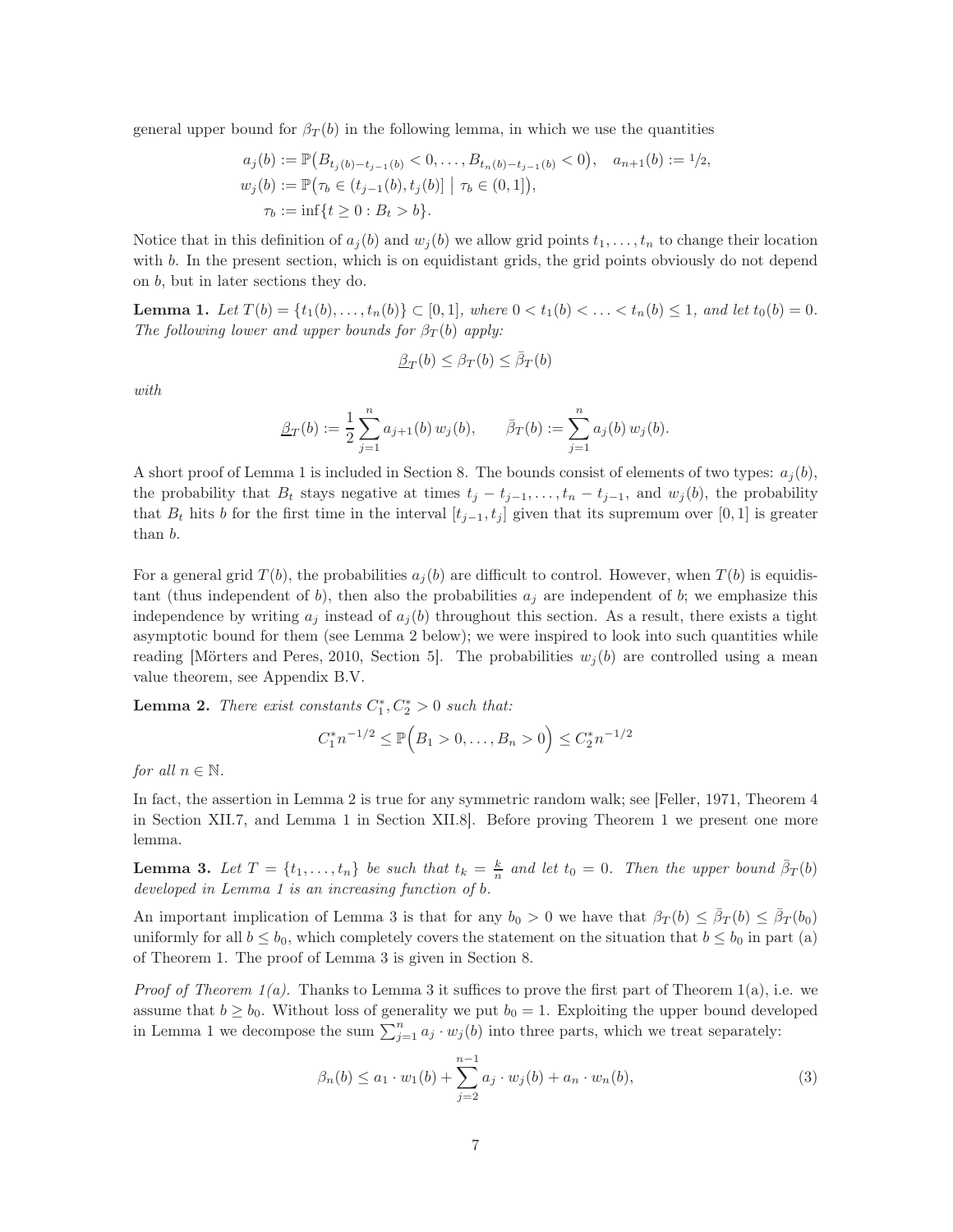Using the definition of the equidistant grid and the scaling property of Brownian motion we can see that  $a_j = \mathbb{P}(B_{t_j-t_{j-1}} < 0, \ldots, B_{t_n-t_{j-1}} < 0) = \mathbb{P}(B_1 < 0, \ldots, B_{n-j+1} < 0)$  and the bound in Lemma [2](#page-6-1) yields  $a_j \leq C_2^*(n-j+1)^{-1/2}$  for all  $j \in \{1,\ldots,n\}$ . Since all  $w_j(b) \leq 1$ , we thus have a straightforward bound for the first term in [\(3\)](#page-6-3):

<span id="page-7-1"></span><span id="page-7-0"></span>
$$
a_1 \cdot w_1(b) \le C_2^* n^{-1/2}
$$

The second term we bound in the following fashion, relying on the upper bound that we have for  $w_i(b)$ (stated in Result B.V),

$$
\sum_{j=2}^{n-1} a_j \cdot w_j(b) \le \sum_{j=2}^{n-1} C_2^* (n-j+1)^{-1/2} \cdot \frac{b(b+\sqrt{b^2+4})}{4} \frac{\sqrt{n}}{(j-1)^{3/2}} e^{-\frac{b^2}{2} \cdot (\frac{n}{j}-1)}
$$
  
 
$$
\le C_1 \cdot b n^{-1/2} \cdot \sum_{j=2}^{n-1} \frac{1}{n} \cdot \left( \frac{b}{\sqrt{1-\frac{j}{n}}} \cdot \left(\frac{j}{n}\right)^{-3/2} e^{-\frac{b^2}{2} \cdot (\frac{n}{j}-1)} \right)
$$
(4)

$$
\leq C_1 \cdot b n^{-1/2} \cdot \int_0^1 \frac{b}{\sqrt{1-x}} \cdot x^{-3/2} \cdot e^{-\frac{b^2}{2}(1/x-1)} dx
$$
\n
$$
\leq C_1 \cdot b n^{-1/2},
$$
\n(5)

where  $C_2^*$  comes from Lemma [2](#page-6-1) and  $C_1$  is a positive constant, independent of b and n. To arrive at [\(4\)](#page-7-0) we use that  $2(j-1) \geq j$  for all relevant j. In the transition from [\(4\)](#page-7-0) to [\(5\)](#page-7-1) we use the definition of the Riemann sum for the function

$$
f(b,x) := \frac{b}{\sqrt{1-x}} x^{-3/2} e^{-\frac{b^2}{2}(1/x-1)};
$$

note that, since  $f(b, x)$  is an increasing function of x when  $b \ge 1$  (see Result [B](#page-25-0)[.VI](#page-25-2) in the Appendix), the Riemann sum in [\(4\)](#page-7-0) underestimates the integral, i.e.,  $\sum_{j=2}^{n} \frac{1}{n} f(b, \frac{j-1}{n}) \leq \int_0^1 f(b, x) dx = \sqrt{2\pi}$ . Lastly, since  $a_n = \mathbb{P}(B_{t_n} < 0) = \frac{1}{2}$  we have

$$
a_n \cdot w_n(b) \le \frac{1}{2} \cdot \frac{b(b+\sqrt{b^2+4})}{4} \cdot \frac{\sqrt{n}}{(n-1)^{3/2}} \le C_2 \frac{b^2}{n},
$$

where  $C_2$  is a positive constant independent of n and b. Since  $w_n(b) \leq 1$  this results in

$$
a_n \cdot w_n(b) \le \min\left\{C_2 \frac{b^2}{n}, \frac{1}{2}\right\} \le \sqrt{\min\left\{C_2 \frac{b^2}{n}, \frac{1}{2}\right\}} \le \sqrt{C_2} \, bn^{-1/2}.
$$

Combining the above bounds,

$$
\beta_n(b) \le a_1 \cdot w_1(b) + \sum_{j=2}^{n-1} a_j \cdot w_j(b) + a_n \cdot w_n(b) \le C_2^* n^{-1/2} + C_1 b n^{-1/2} + \sqrt{C_2} b n^{-1/2}
$$
  

$$
\le C_0 b n^{-1/2},
$$

where  $C_0$  is a positive constant independent of b and n. This concludes the proof. □ *Proof of Theorem [1\(](#page-5-0)b).* Without loss of generality we can assume  $m(b) \to \infty$  as  $b \to \infty$ . Similar to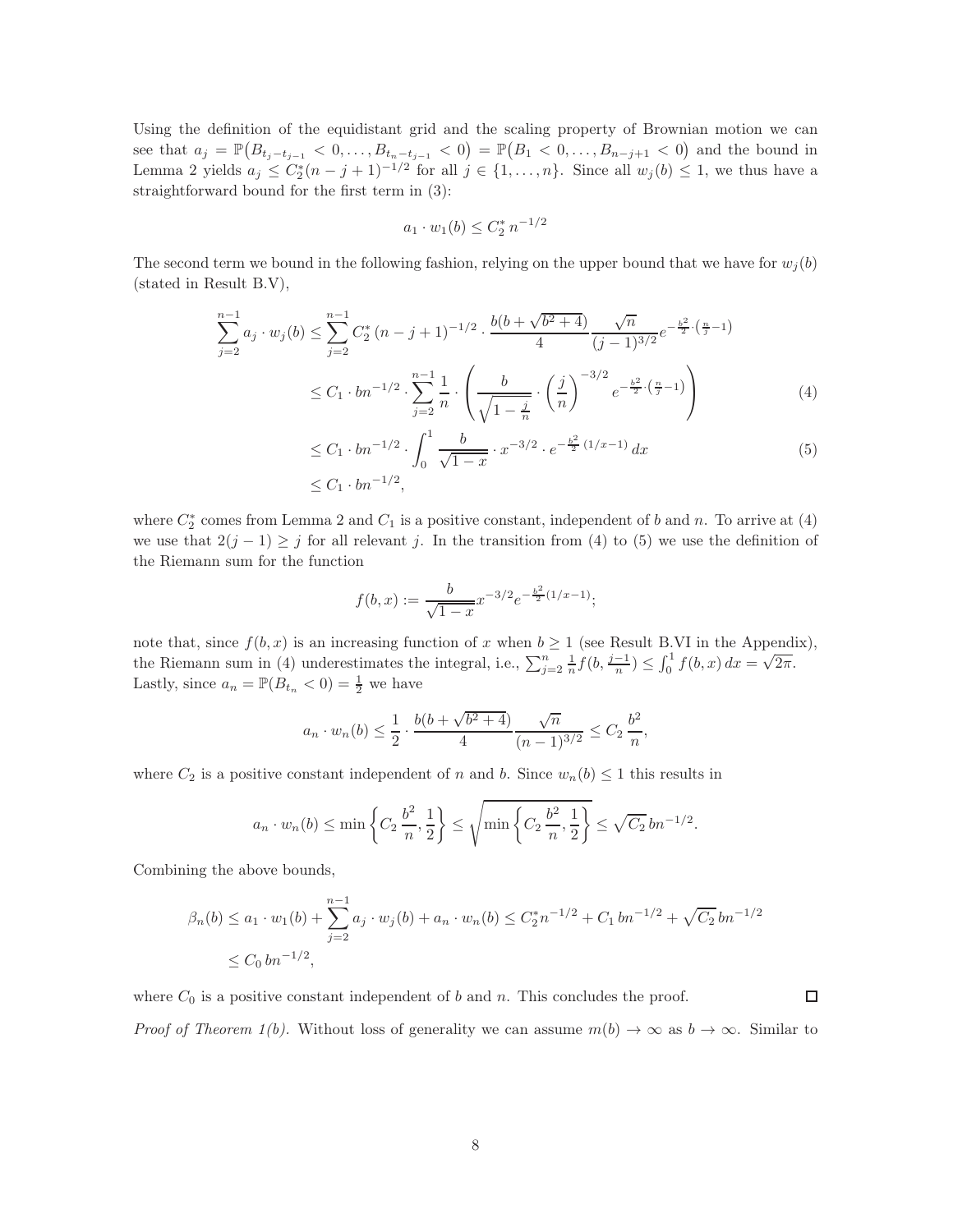the proof of Lemma [1](#page-6-0) in Section [8](#page-20-0) we obtain:

$$
w(b) \beta_T(b) = \mathbb{P}\Big(\sup_{t \in T} B_t < b, \sup_{t \in [0,1]} B_t > b\Big) = \mathbb{P}\Big(\sup_{t \in T} B_t < b, \tau_b \in [0,1]\Big)
$$
\n
$$
= \sum_{j=1}^n \mathbb{P}\Big(\sup_{t \in \{t_j, \ldots, t_n\}} B_t < b, \tau_b \in (t_{j-1}, t_j]\Big) \ge \mathbb{P}\Big(B_{t_n} < b, \tau_b \in (t_{n-1}, t_n]\Big)
$$
\n
$$
= \int_{t_{n-1}}^{t_n} \mathbb{P}(B_{t_n} < b | B_s = b) \mathbb{P}(\tau_b \in ds) = \frac{1}{2} \mathbb{P}(\tau_b \in (t_{n-1}, t_n))
$$

Dividing both sides of the inequality by  $w(b)$  yields an elementary lower bound on  $\beta_T(b)$ :

$$
\beta_T(b) \ge \frac{1}{2} \mathbb{P}(\tau_b \in (t_{n-1}, t_n] \mid \tau_b \in (0, 1]) = \frac{1}{2} \cdot \frac{\Phi(-b/\sqrt{t_n}) - \Phi(-b/\sqrt{t_{n-1}})}{\Phi(-b)}
$$
(6)

where  $\Phi(\cdot)$  denotes the standard normal cdf, and we use the fact that  $\mathbb{P}(\tau_b \leq t) = 2 \mathbb{P}(B_t > b)$ . In our case  $t_n = 1$  and  $t_{n-1} = \frac{n-1}{n} \le \frac{m-1}{m}$ , so that due to the monotonicity of  $\Phi(\cdot)$ 

<span id="page-8-2"></span><span id="page-8-1"></span>
$$
\inf_{n \le m(b)} \beta_n(b) \ge \frac{1}{2} - \frac{1}{2} \frac{\Phi(-b/\sqrt{(m-1)/m})}{\Phi(-b)}.
$$
\n(7)

Taking the limit  $b \to \infty$  on both sides of inequality [\(7\)](#page-8-1) yields:

$$
\lim_{b \to \infty} \inf_{n \le m(b)} \beta_n(b) \ge \frac{1}{2} - \frac{1}{2} \lim_{b \to \infty} \frac{\Phi(-b/\sqrt{(m-1)/m})}{\Phi(-b)} \n= \frac{1}{2} - \frac{1}{2} \lim_{b \to \infty} \frac{\sqrt{(m-1)/m}}{b} \phi(b/\sqrt{(m-1)/m}) \n= \frac{1}{2} - \frac{1}{2} \lim_{b \to \infty} e^{-b^2/(2(m-1))} = \frac{1}{2}
$$
\n(8)

where  $\phi(\cdot)$  denotes the standard normal pdf, we use result [B.](#page-25-0)[II](#page-25-3) in [\(8\)](#page-8-2), and the last equality is a consequence of the assumption that  $\lim_{b\to\infty} m(b)/b^2 = 0$ . consequence of the assumption that  $\lim_{b\to\infty} m(b)/b^2 = 0$ .

In this section we have proven that in order to uniformly control the relative bias, the size of the equidistant grid must grow at least quadratically in  $b$ , as  $b$  approaches infinity. In the next section we present a threshold-dependent grid, which yields a uniform bound on the relative bias using a grid of given size. In other words, in order to control the relative bias with increasing  $b$ , instead of adding more and more points to the grid, it suffices to suitably shift their location.

## <span id="page-8-0"></span>4 Threshold-dependent grids for Brownian Motion

In this section we prove the main result of the paper. We explicitly present a threshold-dependent family of grids which uniformly (in b) bounds the relative bias.

Before we introduce the result, we give some intuition why it is possible to control the relative bias as b grows, without increasing n. Firstly, for any given  $\varepsilon > 0$ , we have that

$$
\mathbb{P}(\sup_{t\in[0,1-\varepsilon]} B_t > b) = 2 \mathbb{P}(B_{1-\varepsilon} > b) = o(w(b)),
$$

as  $b \to \infty$ . Therefore,

$$
\mathbb{P}\Big(\sup_{t\in[1-\varepsilon,1]}B_t > b \Big| \sup_{t\in[0,1]}B_t > b\Big) \longrightarrow 1, \text{ as } b \to \infty.
$$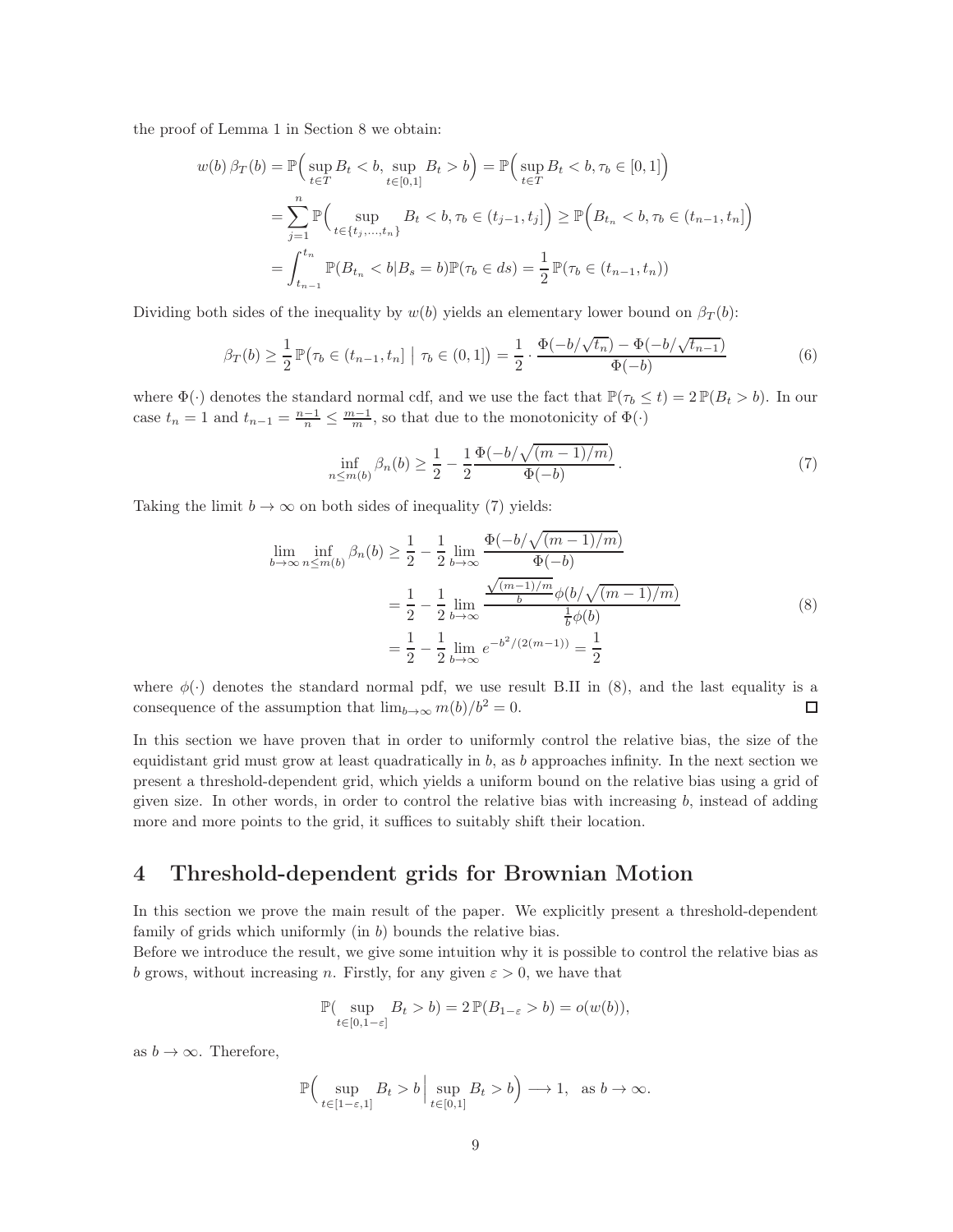It means that with growing b, the 'hitting of the threshold' occurs closer and closer to time  $t = 1$ . It indicates that the grid points should be gradually shifted towards the point  $t = 1$ , as b is increasing. Moreover, the result in Theorem [1](#page-5-0) indicates how fast the points should be shifted. It states that for the family of equidistant grids, the uniform bound on the bias is achieved if the number of grid points grows quadratically in b. Equivalently, the distances between neighboring points are decreasing proportionally to  $b^{-2}$ . It turns out that this is indeed the pace at which the points should be shifted towards  $t = 1$ .

In the following result,  $\Phi(\cdot)$  and  $\Phi^{-1}(\cdot)$  denote the standard normal cdf and its inverse, respectively.

<span id="page-9-0"></span>**Theorem 2.** Let  $(B_t)_{t\in[0,1]}$  be a standard Brownian Motion. Fix  $b_0 > 0$  and let  $\{T_n(b)\}_{n\in\mathbb{N},b>0}$  be a family of grids such that  $T_n(b) = \{t_1^n(b), \ldots, t_n^n(b)\}$ ; here  $t_k^n(b) := \frac{k}{n}$  for  $b \le b_0$ , and

$$
t_k^n(b) := \left(\frac{b}{\Phi^{-1}\left(\frac{k}{n}\Phi(-b)\right)}\right)^2,\tag{9}
$$

for  $b > b_0$ . Denote  $\beta_n(b) := \beta_{T_n(b)}(b)$ . There exists a positive C, independent of b and n, such that

<span id="page-9-1"></span>
$$
\beta_n(b) \le C n^{-1/4}
$$

for all  $b > 0$ .

We emphasize that the bound for the relative bias  $\beta_n(b)$  developed above does not depend on the threshold b and thus holds uniformly, for all b. Figure [2](#page-10-0) shows the comparison between the relative bias of the equidistant and the threshold-dependent grid, both of size  $n = 100$ . The bias induced by the threshold-dependent grid remains uniformly bounded (by circa 0.1), while the former tends to 0.5, the worst possible relative bias, cf. Theorem [1,](#page-5-0) part (b).

Notice that for small  $b, \{T_n(b)\}_{n \in \mathbb{N}, b \in (0,b_0]}$  in Theorem [2](#page-9-0) is identical to the equidistant family of grids. In fact this is exactly the setting of the second part of the Theorem  $1(a)$ . The real contribution of Theorem [2](#page-9-0) is the regime when  $b > b_0$ . The grid defined in [\(9\)](#page-9-1) is the unique solution to the set of equations

$$
\mathbb{P}\Big(\tau_b \in (t_{k-1}^n(b), t_k^n(b)] \Big| \tau_b \in (0, 1] \Big) = \frac{1}{n} \tag{10}
$$

for all  $k \in \{1, \ldots, n\}$  and  $t_0 := 0$ . To see this, we sum up the first k equations in [\(10\)](#page-9-2) and obtain an explicit equation for  $t_k^n(b)$ :

<span id="page-9-2"></span>
$$
\mathbb{P}\Big(\tau_b \in (0, t_k^n(b)] \; \Big| \; \tau_b \in (0, 1] \Big) = \frac{k}{n}.\tag{11}
$$

Since for Brownian Motion it holds that

$$
\mathbb{P}(\tau_b \in (0, t_k^n(b)]) = 2 \, \mathbb{P}(B_{t_k^n(b)} > b) = 2 \, \Phi(-b/\sqrt{t_k^n(b)}),
$$

and in particular  $\mathbb{P}(\tau_b \in (0,1]) = 2 \mathbb{P}(B_1 > b) = 2 \Phi(-b)$ , Eqn. [\(11\)](#page-9-3) can be equivalently expressed as

<span id="page-9-4"></span><span id="page-9-3"></span>
$$
\frac{\mathbb{P}(B_{t_k^n(b)} > b)}{\mathbb{P}(B_1 > b)} = \frac{k}{n}
$$
\n(12)

or, in terms of the cdf  $\Phi(\cdot)$ ,

$$
\Phi\left(-b/\sqrt{t_k^n(b)}\right) = \frac{k}{n}\Phi(-b).
$$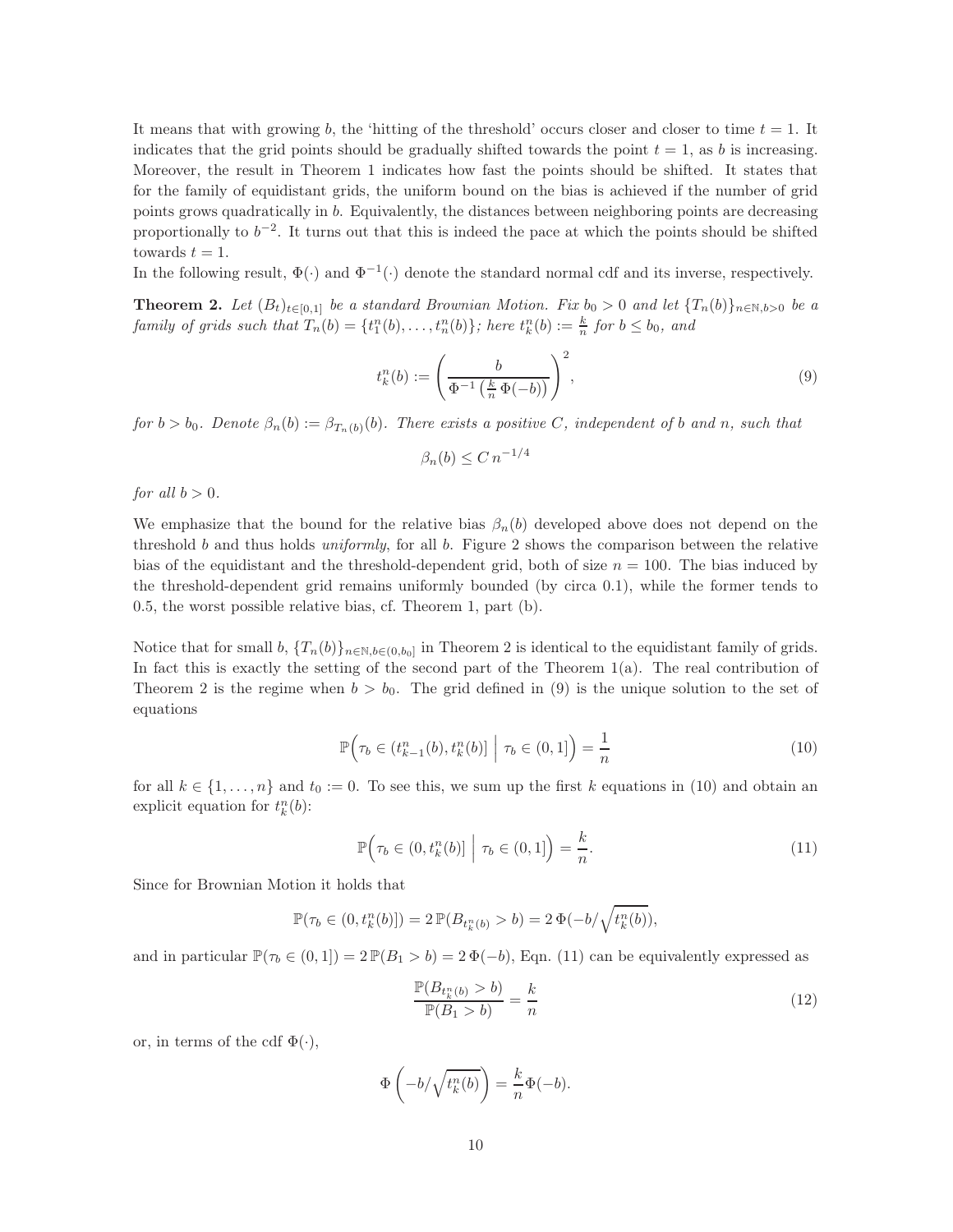<span id="page-10-0"></span>

Figure 2: A plot of the relative bias of the equidistant grid  $\beta_{100}^{\text{eq}}(b)$  and the threshold-dependent grid  $\beta_{100}^{td}(b)$ , both with fixed grid size  $n = 100$ , as a function of b. Notice that  $\beta_{100}^{eq}(b)$  tends to 0.5 with growing b (the largest possible bias), while  $\beta_{100}^{td}(b)$  remains bounded by about 0.1. The numerical results are computed with the algorithm discussed in Section [5.](#page-13-0) The relative error due to finite sample size is negligible (smaller than 0.006).

Finally, after taking the inverse  $\Phi^{-1}(\cdot)$  from both sides of the equation above we see that  $t_k^n(b)$  satisfies [\(9\)](#page-9-1). Figure [3](#page-11-0) shows the placement of the grid-points on the grid  $T_5(b)$ , as defined in [\(9\)](#page-9-1), for increasing b. In fact, one can prove that

$$
b^{2}(1-t_{k}^{n}(b)) \xrightarrow{b \to \infty} -2\log(k/n)
$$
\n(13)

and thus

$$
t_k^n(b) \approx 1 - \frac{2\log(n/k)}{b^2}
$$

for large b. It means that the points of the grid  $(9)$  are clustered around  $t = 1$ , with distances between the points proportional to  $b^{-2}$ . Here we see an important connection with Theorem [1\(](#page-5-0)a), where the distances between grid-points decrease at the same pace, as already mentioned in the opening paragraph of this section.

For  $b > b_0$ , the points  $t_1^n(b), \ldots, t_n^n(b)$  of the threshold-dependent grid [\(9\)](#page-9-1) do not coincide with the equidistant grid, entailing that we can not directly use Lemma [2](#page-6-1) to control the terms of type  $a_i(b)$  in the upper bound developed in Lemma [1](#page-6-0) in Section [3.](#page-5-1) The following lemma resolves this issue.

<span id="page-10-1"></span>**Lemma 4.** Let  $t_0 = 0 < t_1 < t_2 < \ldots < t_n < \infty$ . Then

$$
\mathbb{P}\Big(B_{t_1}>0,\ldots,B_{t_n}>0\Big)\leq \mathbb{P}\Big(B_1>0,\ldots,B_N>0\Big),
$$

for any  $N \leq N_n$ , where

$$
N_n := \left(\frac{t_n}{\max_{k=1,\dots,n}(t_k - t_{k-1})}\right)^{1/2}.
$$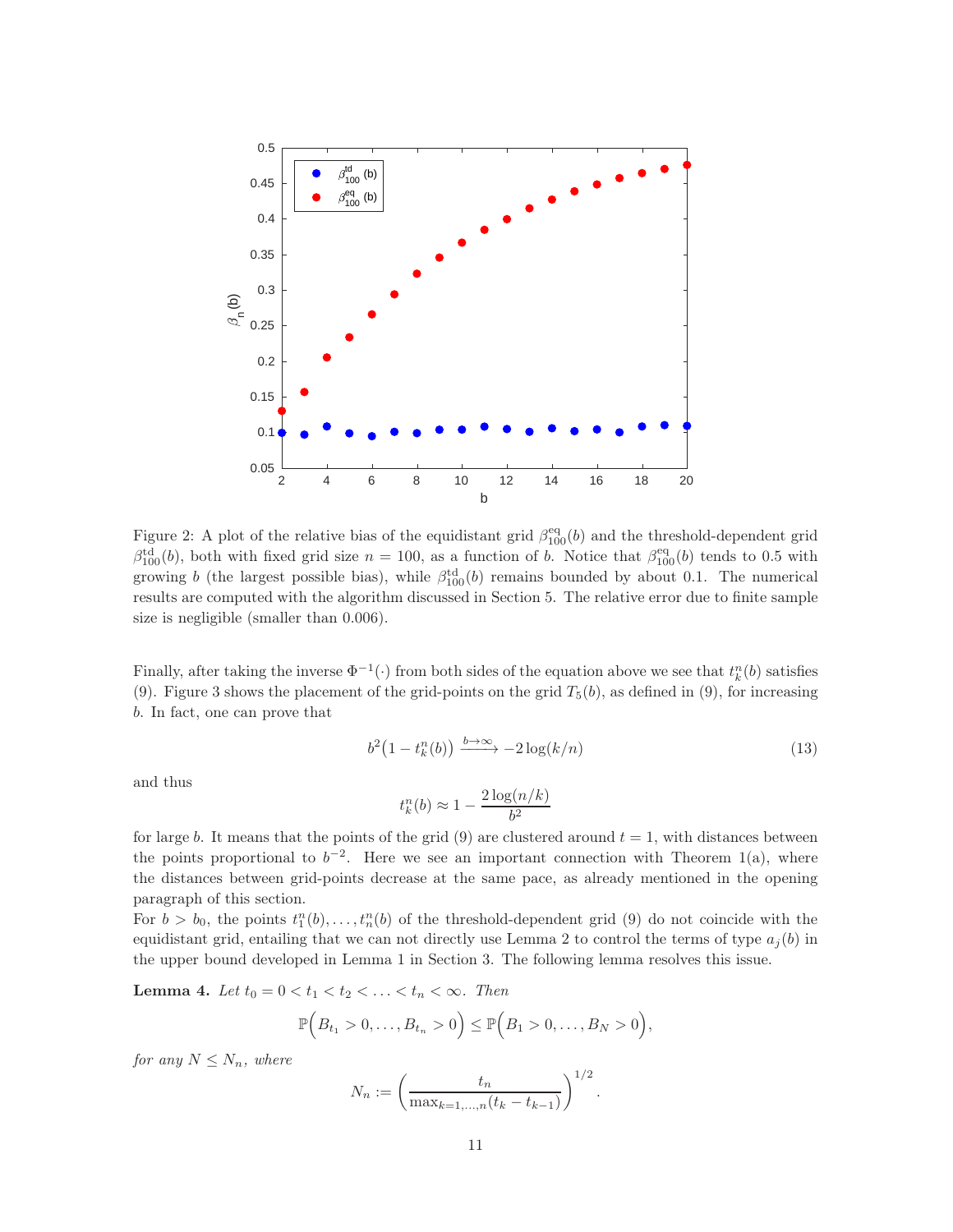<span id="page-11-0"></span>

Figure 3: Location of the grid-points  $t_1^5(b), \ldots, t_5^5(b)$  defined in [\(9\)](#page-9-1) with increasing threshold b. Note that with growing b all the points are gradually shifted towards the end-point  $t = 1$ .

A proof of this lemma is provided in Section [8.](#page-20-0) Lemma [2](#page-6-1) applied to the upper bound in Lemma [4](#page-10-1) yields a simple upper bound for  $\mathbb{P}(B_{t_1} > 0, \ldots, B_{t_n} > 0)$  for any choice of  $t_0 = 0 < t_1 < t_2 <$  $\ldots < t_n < \infty$ . In our case, after applying Lemma [1](#page-6-0) we have to control probabilities of the type  $\mathbb{P}(B_{t_j-t_{j-1}} < 0, \ldots, B_{t_n-t_{j-1}} < 0)$ , and thus we need a lower bound on

$$
\frac{t_n - t_{j-1}}{\max_{k=j,...,n}(t_k - t_{k-1})},
$$

which we give in the following lemma.

<span id="page-11-1"></span>**Lemma 5.** For the grid in [\(9\)](#page-9-1), for  $k > j$ ,  $b > 0$  and  $n \in \mathbb{N}$  we have:

(a) 
$$
\frac{t_n^n(b) - t_j^n(b)}{t_k^n(b) - t_j^n(b)} \ge \frac{\log n - \log j}{\log k - \log j}.
$$

and when additionally  $b \geq \sqrt{3}$  we have

(b) 
$$
\max_{k=j,...,n} (t_k^n(b) - t_{k-1}^n(b)) = t_j^n(b) - t_{j-1}^n(b)
$$

Lemma [5](#page-11-1) is proven in Section [8.](#page-20-0) The lower bound in part (a) of Lemma [5](#page-11-1) is in fact

$$
\lim_{b \to \infty} \frac{1 - t_j^n(b)}{t_k^n(b) - t_j^n(b)}.
$$

With these lemmas we can prove Theorem [2.](#page-9-0)

*Proof of Theorem [2.](#page-9-0)* Part (a) of Theorem [1](#page-5-0) states that for any choice of  $b_0$  there exists positive  $C_1$ such that  $\beta_n(b) \leq C_1 n^{-1/2}$  for  $b \leq b_0$  and thus also  $\beta_n(b) \leq C_1 n^{-1/4}$ . Without the loss of generality,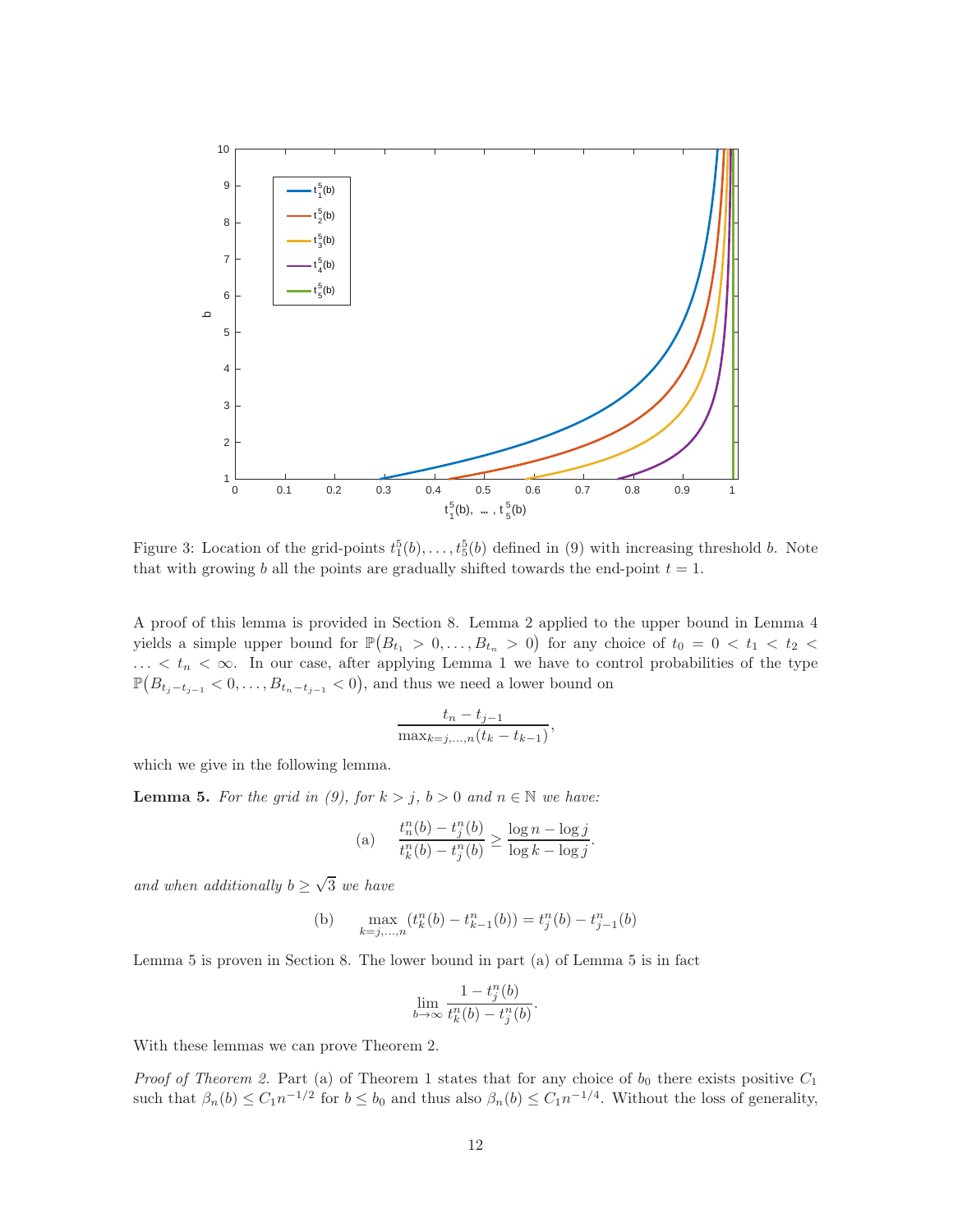from now on we assume that  $b > b_0 = \sqrt{3}$ . Fix  $n \in \mathbb{N}$  and denote  $t_k := t_k^n(b)$  for notational simplicity. After combining the general upper bound from Lemma [1](#page-6-0) with the equivalent definition [\(10\)](#page-9-2) of the threshold-dependent grid [\(9\)](#page-9-1) we obtain

$$
\beta_n(b) \le \sum_{j=1}^n a_j(b) w_j(b) = \frac{1}{n} \sum_{j=1}^n a_j(b);
$$

observe that in our setting  $w_n(b) = \frac{1}{n}$ . Moreover, Lemma [4](#page-10-1) yields (recalling the definition of  $a_n(b)$ )

$$
\beta_n(b) \leq \frac{1}{2n} + \frac{1}{n} \sum_{j=2}^{n-1} \mathbb{P}(B_1 > 0, \dots, B_{N_n(j)} > 0) + \frac{1}{2n},
$$

where

$$
N_n(j) := \left[ \left( \frac{t_n^n(b) - t_{j-1}^n(b)}{\max_{k \ge j} |t_k^n(b) - t_{k-1}^n(b)|} \right)^{1/2} \right].
$$

Combining Lemma [2](#page-6-1) with Lemma [5](#page-11-1) gives

$$
\beta_n(b) \le \frac{1}{n} + C \frac{1}{n} \sum_{j=2}^{n-1} \widetilde{N}_n(j)^{-1/4}, \text{ where } \widetilde{N}_n(j) := \frac{\log n - \log(j-1)}{\log j - \log(j-1)}
$$

with a constant  $C > 0$  that is independent of n and b. Notice that  $\widetilde{N}_n(j)$  does not depend on b. For  $b > b_0$  we thus obtain

$$
\beta_n(b) \le \frac{1}{n} + C n^{-1} \sum_{j=2}^{n-1} \left( \frac{\log j - \log(j-1)}{\log n - \log(j-1)} \right)^{1/4}
$$

$$
= \frac{1}{n} + C n^{-1} \sum_{j=2}^{n-1} \left( \frac{\log \left( 1 + \frac{1}{j-1} \right)}{\log \left( \frac{n}{j-1} \right)} \right)^{1/4}
$$

$$
\le \frac{1}{n} + C n^{-1/4} \sum_{j=2}^{n-1} \frac{1}{n} \left( \frac{\frac{n}{j-1}}{\log \left( \frac{n}{j-1} \right)} \right)^{1/4}
$$
(14)

$$
\leq \frac{1}{n} + C \ n^{-1/4} \int_0^1 \left( \frac{1}{-x \log x} \right)^{1/4} dx
$$
\n
$$
\leq C \ n^{-1/4} \tag{15}
$$

<span id="page-12-1"></span><span id="page-12-0"></span>.

where C is a constant, independent from n and b, that might differ from line to line. In  $(14)$  we use the inequality  $log(1 + x) \leq x$  and in [\(15\)](#page-12-1) we use the convergence of the Riemann sum to the integral.<br>This concludes the proof of Theorem 2. This concludes the proof of Theorem [2.](#page-9-0)

<span id="page-12-2"></span>**Remark 1.** For the purpose of showing that for any confidence level  $\alpha$  and bias  $\varepsilon$ , see also [\(16\)](#page-13-1), the 'equiprobable' grid (as defined through  $(9)$ ) requires a computational effort that is bounded in b, it suffices that the decay of the upper bound for  $\beta_n(b)$  in Theorem [2](#page-9-0) is of order  $n^{-1/4}$ ; see Corollary [1](#page-14-0) in Section [5.](#page-13-0) As an aside we remark that we hypothesize that this decay is actually of order  $n^{-1/2}$ . This is supported by numerical experiments; see Figure [4](#page-13-2) where plots of  $\beta_n(b)$  versus n are shown for the threshold-dependent grid [\(9\)](#page-9-1). The step we expect to be 'loose', in obtaining the bound of Theorem [2,](#page-9-0) is the one corresponding to Lemma [4.](#page-10-1) We conjecture that Lemma [4](#page-10-1) is valid with

$$
N_n := \frac{t_n}{\max_{k=1,...,n}(t_k - t_{k-1})}
$$

(i.e., without the square root), which suffices to yield the  $n^{-1/2}$  decay of  $\beta_n(b)$ .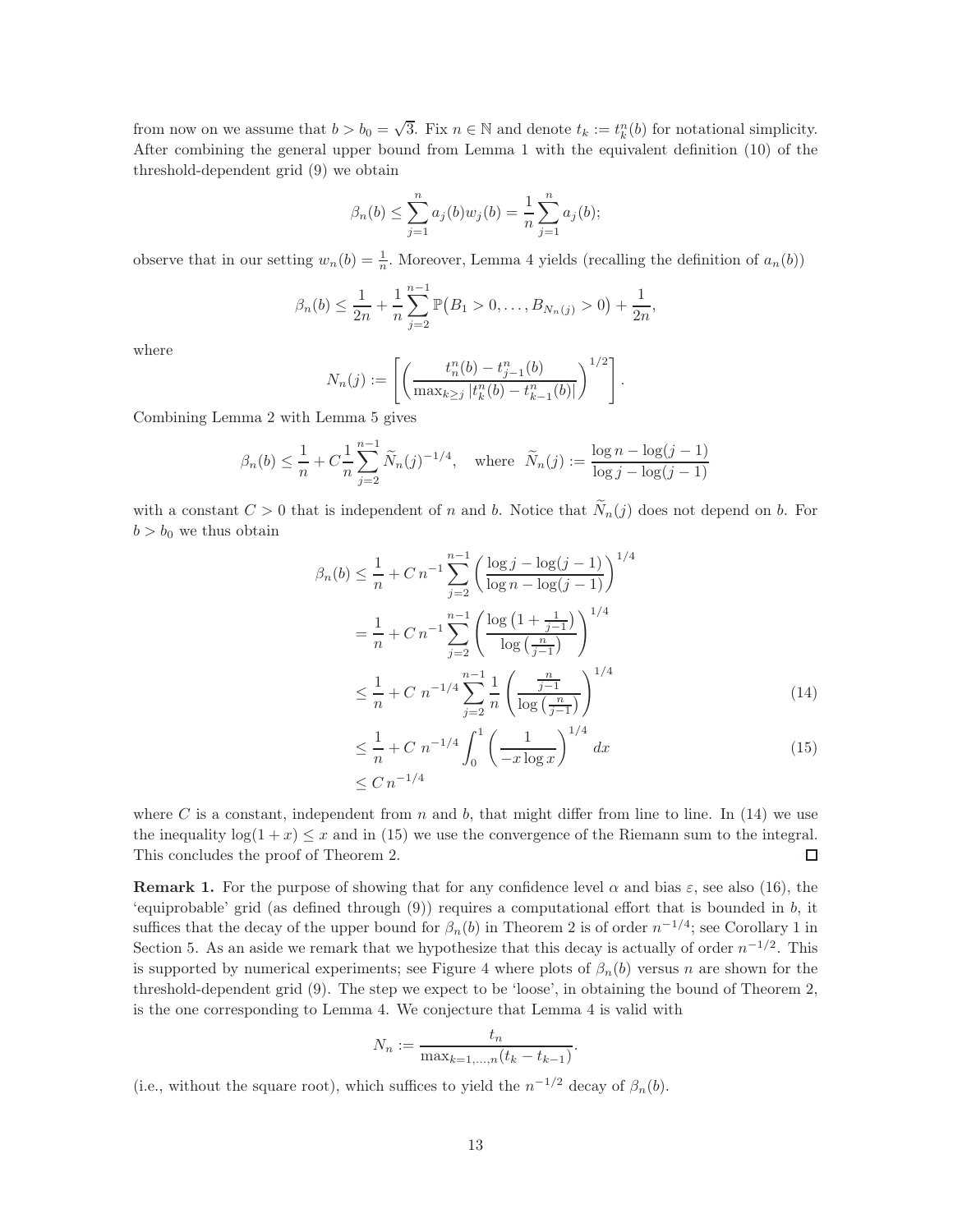<span id="page-13-2"></span>

Figure 4: Relative bias  $\beta_n(b)$  versus grid size n for the threshold-dependent grid [\(9\)](#page-9-1). The threshold is fixed at  $b = 3$ . The right panel shows a loglog plot, left panel a linear plot. The results suggest that  $\beta_n(b)$  decays proportionally to  $n^{-1/2}$  rather than  $n^{-1/4}$  (see also Remark [1\)](#page-12-2).

## <span id="page-13-0"></span>5 Numerical algorithm for estimation of  $w(b)$

As mentioned in the introduction, the family of threshold-dependent grids [\(9\)](#page-9-1) can be used to construct a strongly efficient algorithm for estimation of  $w(b)$ , see Corollary [1](#page-14-0) below. In this paper, by 'strongly efficient' we mean that for any given accuracy  $\varepsilon > 0$  and confidence level  $\alpha > 0$  the computational time of an estimator  $\hat{w}(b)$  for  $w(b)$  that satisfies

<span id="page-13-1"></span>
$$
\mathbb{P}\left(\left|\frac{\widehat{w}(b)}{w(b)} - 1\right| > \varepsilon\right) < \alpha\tag{16}
$$

is bounded independently of the threshold b.

In all numerical experiments throughout this paper we used an algorithm developed by [\[Adler et al., 2012\]](#page-28-1), see Algorithm [1](#page-13-3) below. Although it is applicable for estimation of quantities such as  $\mathbb{P}(\max_{i\in\{1,\ldots,n\}} X_i > b)$ , where  $X \in \mathbb{R}^n$  is normally distributed with an arbitrary positivedefinite covariance matrix, we present their algorithm for the specific case of Brownian Motion, as considered in this paper.

<span id="page-13-3"></span>**Algorithm 1** ([\[Adler et al., 2012\]](#page-28-1)). Choose a threshold b and a finite grid  $T = \{t_1, \ldots, t_n\} \in [0, 1].$ The estimator  $\hat{w}_T(b)$ , computed according to the following algorithm, is an unbiased estimator of  $w_T(b)$ .

1. Generate a random time  $\tau$  on the grid, i.e.  $\tau \in T$ , according to the law

$$
\mathbb{P}(\tau = t_k) = \frac{\mathbb{P}(B_{t_k} > b)}{\sum_{j=1}^n \mathbb{P}(B_{t_j} > b)}.
$$

- 2. Generate  $B_{\tau}$  under the condition  $B_{\tau} > b$ .
- 3. Generate a discrete path of the Brownian Motion  $(B_{t_1},...,B_{t_n})$  conditioned on the pair  $(\tau, B_{\tau})$ generated in the previous steps.
- 4. Compute

$$
\widehat{w}_T(b) := \frac{\sum_{j=1}^n \mathbb{P}(B_{t_j} > b)}{\sum_{j=1}^n \mathbb{1}(B_{t_j} > b)}.
$$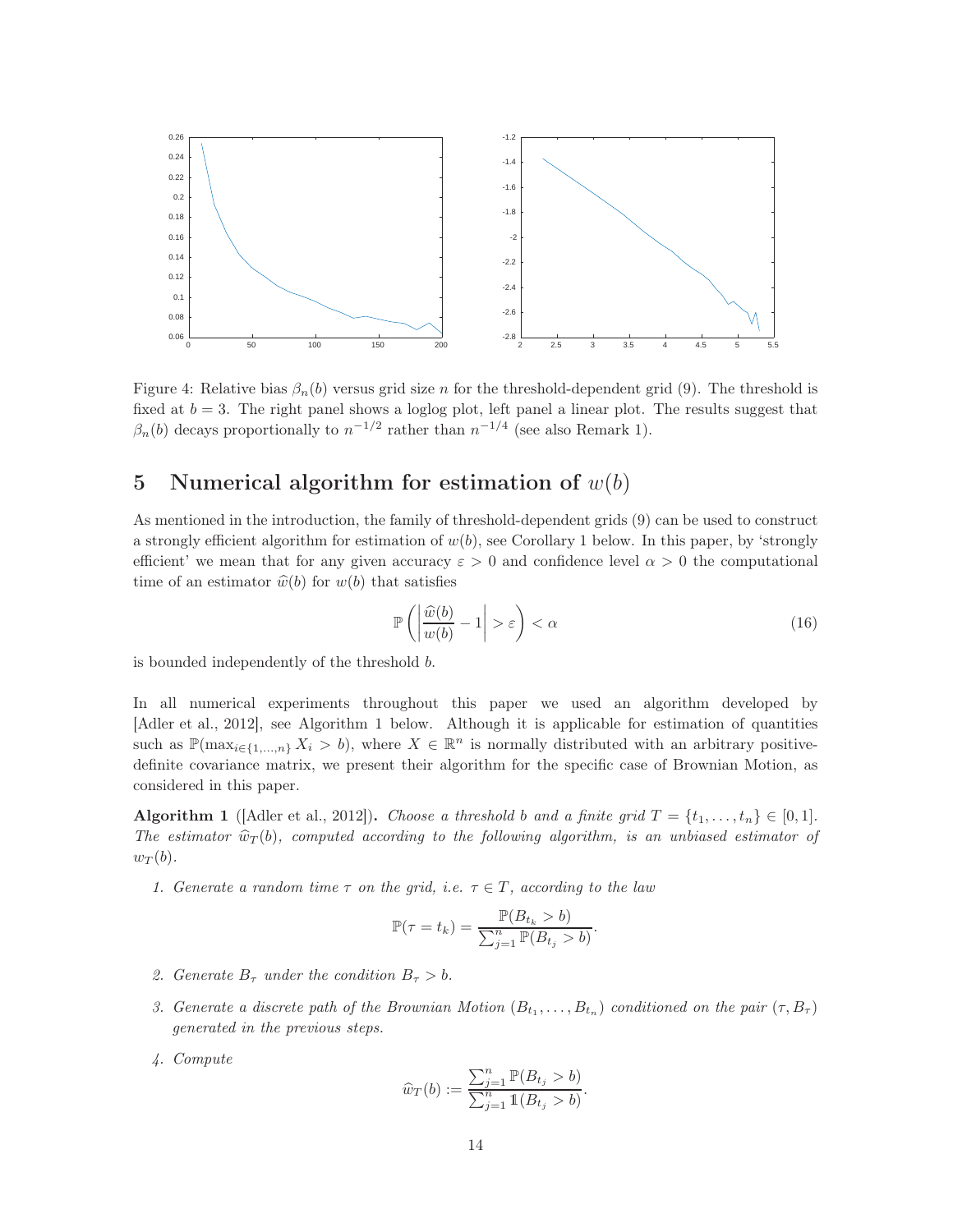[\[Adler et al., 2012\]](#page-28-1) prove that the Algorithm [1](#page-13-3) gives an unbiased estimator of  $w_T(b)$  (not of  $w(b)$ ) and that for a fixed T (independent of b), the relative variance  $\sqrt{\omega_T(b)}/\omega_T^2(b) \to 0$ , as  $b \to \infty$ . The authors also propose an estimator for  $w(b)$ , which relies on a *random discretization*. However, with growing b, one needs increasingly many random grid-points in order to control the relative bias, therefore the continuous-time algorithm is not strongly efficient. In order to reduce the sampling error one generates multiple replicas of the estimator and takes their average. Since every replica is based on a different grid, one must repeatedly calculate the Cholesky decomposition (whose computational time is cubic in the number of grid-points) in order to sample discrete Gaussian paths in Step 3 of Algorithm [1.](#page-13-3) Choosing a predefined grid speeds up this computation, as in that case the Cholesky decomposition has to be performed *only once*, making its computational cost negligible.

Combining the threshold-dependent grids as proposed in Section [4](#page-8-0) with Algorithm [1](#page-13-3) yields a strongly efficient estimator for  $w(b)$  which is given in the corollary below.

<span id="page-14-0"></span>**Corollary 1** (Strongly efficient algorithm for the estimation of  $w(b)$ ). Fix an accuracy  $\varepsilon > 0$  and a confidence level  $\alpha > 0$ . Choose a grid  $T := T_n(b)$  from the family of grids defined in [\(9\)](#page-9-1) such that  $\beta_T(b) := \beta_n(b) < \varepsilon$  for all  $b > 0$  (this is possible due to the result in Theorem [2\)](#page-9-0). Let  $\widehat{w}_T^{(1)}$  $\widehat{w}_T^{(1)}(b), \ldots \widehat{w}_T^{(N)}$  $T^{(N)}(b)$ be i.i.d copies of the estimator from Algorithm [1,](#page-13-3) with

$$
N \ge \frac{n^2}{\alpha(\varepsilon - \beta_T(b))^2}.
$$

Then

<span id="page-14-1"></span>
$$
\widehat{w}(b) := \frac{1}{N} \sum_{i=1}^N \widehat{w}_T^{(i)}(b)
$$

satisfies

$$
\mathbb{P}\left(\left|\frac{\widehat{w}(b)}{w(b)}-1\right|>\varepsilon\right)<\alpha,\tag{17}
$$

and the computational effort to simulate  $\hat{w}(b)$  is bounded independently of b.

*Proof.* First notice that since  $\beta_T(b)$  is uniformly bounded in b (see Theorem [2\)](#page-9-0), so that N is fixed independently of b, it follows that  $\hat{w}(b)$  can be computed in bounded time, independently of b. It remains to prove that  $\hat{w}(b)$  satisfies the strong efficiency property [\(17\)](#page-14-1). Note that  $\hat{w}(b)$  is an unbiased estimator of  $w_T(b)$ , not of  $w(b)$ . The relative variance of  $\hat{w}(b)$  with respect to  $w_T(b)$  can be bounded independently of b for an arbitrary choice of the grid in terms of the grid size  $n$ ,

$$
\frac{\mathbb{V}\text{ar}(\widehat{w}_T(b))}{(w_T(b))^2} \le \frac{\mathbb{E}(\widehat{w}_T(b))^2}{(w_T(b))^2} \le \left(\frac{\sum_{j=1}^n \mathbb{P}(B_{t_j} > b)}{\max_{j \in \{1, ..., n\}} \mathbb{P}(B_{t_j} > b)}\right)^2 \le n^2.
$$

Due to Chebyshev's inequality,

$$
\mathbb{P}\left(\left|\frac{\widehat{w}(b)}{w(b)}-1\right|>\varepsilon\right) = \mathbb{P}\left(\left|\frac{\widehat{w}(b)-w_T(b)}{w(b)}+\frac{w_T(b)-w(b)}{w(b)}\right|>\varepsilon\right) \le \mathbb{P}\left(\left|\frac{\widehat{w}(b)-w_T(b)}{w(b)}\right|>\varepsilon-\beta_T(b)\right) \le \frac{\text{Var}(\widehat{w}(b))}{(\varepsilon-\beta_T(b))^2(w(b))^2} = \frac{1}{N} \cdot \frac{\text{Var}(\widehat{w}_T(b))}{(\varepsilon-\beta_T(b))^2(w(b))^2} \le \frac{1}{N} \cdot \frac{n^2}{(\varepsilon-\beta_T(b))^2} \le \alpha.
$$

This concludes the proof.

□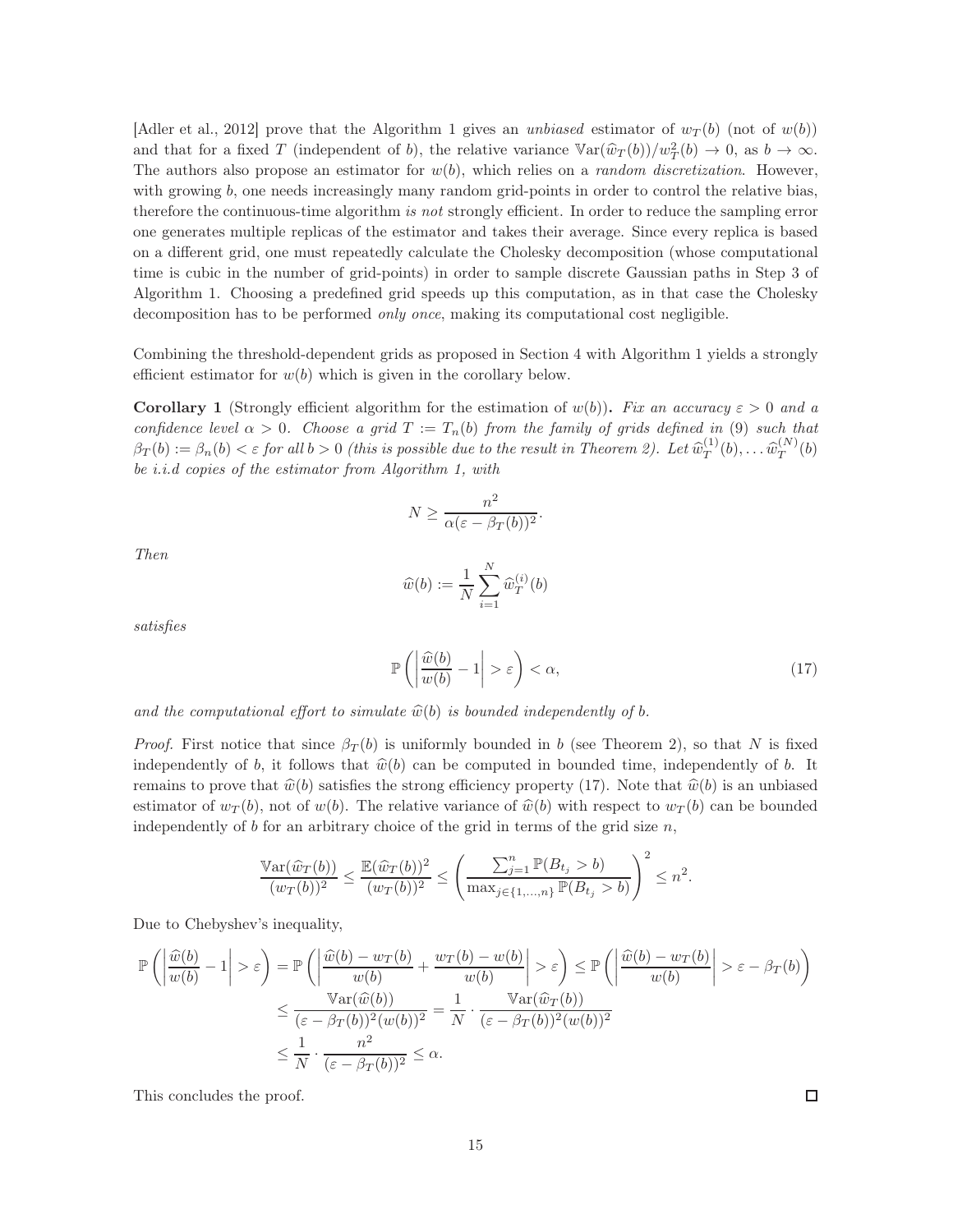We conclude this section by a remark on the simulation of the conditioned Brownian Motion in Step 3 of Algorithm [1.](#page-13-3) The naïve method would be to construct the covariance matrix of the conditioned process, calculate the Cholesky decomposition of that matrix (cubic in the number of grid points) and then simulate the process in a standard manner. Notice that this step must be repeated for every replica  $\widehat{w}_T^{(i)}$  $T^{(i)}(b)$  and thus its computational cost scales with the number of samples. The following algorithm, which can be found e.g. in [\[Doucet, 2010\]](#page-29-9), requires only a single calculation of the Cholesky decomposition for all replicas.

<span id="page-15-1"></span>Algorithm 2 ([\[Doucet, 2010\]](#page-29-9)). Let  $X = (X_1, X_2)^T \in \mathbb{R}^n$ , where  $X_1 \in \mathbb{R}^{n-1}$  and  $X_2 \in \mathbb{R}$ , be normally distributed with mean  $\mu$  and covariance matrix  $\Sigma$ ,

$$
\mu = \begin{pmatrix} \mu_1 \\ \mu_2 \end{pmatrix}, \text{ where } \mu_1 \in \mathbb{R}^{n-1} \text{ and } \mu_2 \in \mathbb{R},
$$
  
\n
$$
\Sigma = \begin{pmatrix} \Sigma_{11} & \Sigma_{12} \\ \Sigma_{12}^T & \Sigma_{22} \end{pmatrix}, \text{ where } \Sigma_{11} \in \mathbb{R}^{(n-1)\times(n-1)}, \Sigma_{12} \in \mathbb{R}^{n-1} \text{ and } \Sigma_{22} \in \mathbb{R}.
$$

The following algorithm generates a sample  $\overline{X} \sim (X_1 | X_2 = x_2)$ :

- 1. Sample  $Z = (X_1, X_2)^T \sim N(\mu, \Sigma)$
- 2. Compute  $\overline{X} = X_1 + \Sigma_{12} \Sigma_{22}^{-1} (x_2 X_2)$ .

Note that the computational effort to produce the conditioned Gaussian random variable  $\overline{X}$  in Step 2 of Algorithm [2](#page-15-1) is linear in the dimension  $n$ . Thus, this algorithm significantly reduces the computation time of Step 3 of Algorithm [1](#page-13-3) when that step is repeated for each replica.

#### <span id="page-15-0"></span>6 Efficient grids for a broad class of stochastic processes

In this section we discuss how the idea of threshold-dependent grids can be applied to stochastic processes other than Brownian Motion. We let  $(X_t)_{t\in[0,1]}$  be a real-valued stochastic process and  $t^*(b) := \arg \max_{t \in [0,1]} \mathbb{P}(X_t > b)$ . For simplicity we here assume that  $t \mapsto \mathbb{P}(X_t > b)$  is continuous and strictly increasing so that  $t^*(b) = 1$  (but situations in which  $t^*(b) \in (0, 1)$  can be dealt with similarly, see also the discussion in Section [7\)](#page-18-0).

As argued in the previous sections, it is efficient to let the position of the grid points depend on b. We constructed for Brownian Motion a grid by finding  $T(b) = \{t_1(b), \ldots, t_n(b)\}\$  such that

<span id="page-15-2"></span>
$$
\mathbb{P}\big(\tau_b \in (0, t_k(b)] \,|\, \tau_b \in (0, 1]\big) = \frac{k}{n};\tag{18}
$$

cf. [\(11\)](#page-9-3). An inherent problem is that the class of processes for which the distribution of  $\tau_b$  is known is very limited, so that the approach does not seem to be useful for relevant stochastic processes other than Brownian motion. We saw, however, that for Brownian Motion the  $t_k(b)$  satisfying [\(18\)](#page-15-2) also solve

<span id="page-15-3"></span>
$$
\frac{\mathbb{P}(X_{t_k(b)} > b)}{\mathbb{P}(X_1 > b)} = \frac{k}{n};\tag{19}
$$

cf. [\(12\)](#page-9-4). The idea now is to use the level-dependent (or: 'equiprobable') grid [\(19\)](#page-15-3) for general realvalued processes. The major advantage of the grid [\(19\)](#page-15-3) is that to calculate the position of the grid points  $t_k$  the sole prerequisite is that the process' marginals are known (rather than the distribution of  $\tau_b$ ). In addition, even if the marginal distributions of  $X_t$  are not available, but the *asymptotics* of  $\mathbb{P}(X_t > b)$  (as  $b \to \infty$ ) are, then a good approximation of this grid can be found. (In the sequel we write, for brevity,  $T = \{t_1, \ldots, t_n\}$  instead of  $T(b) = \{t_1(b), \ldots, t_n(b)\}\)$  and  $t^*$  instead of  $t^*(b)$ .)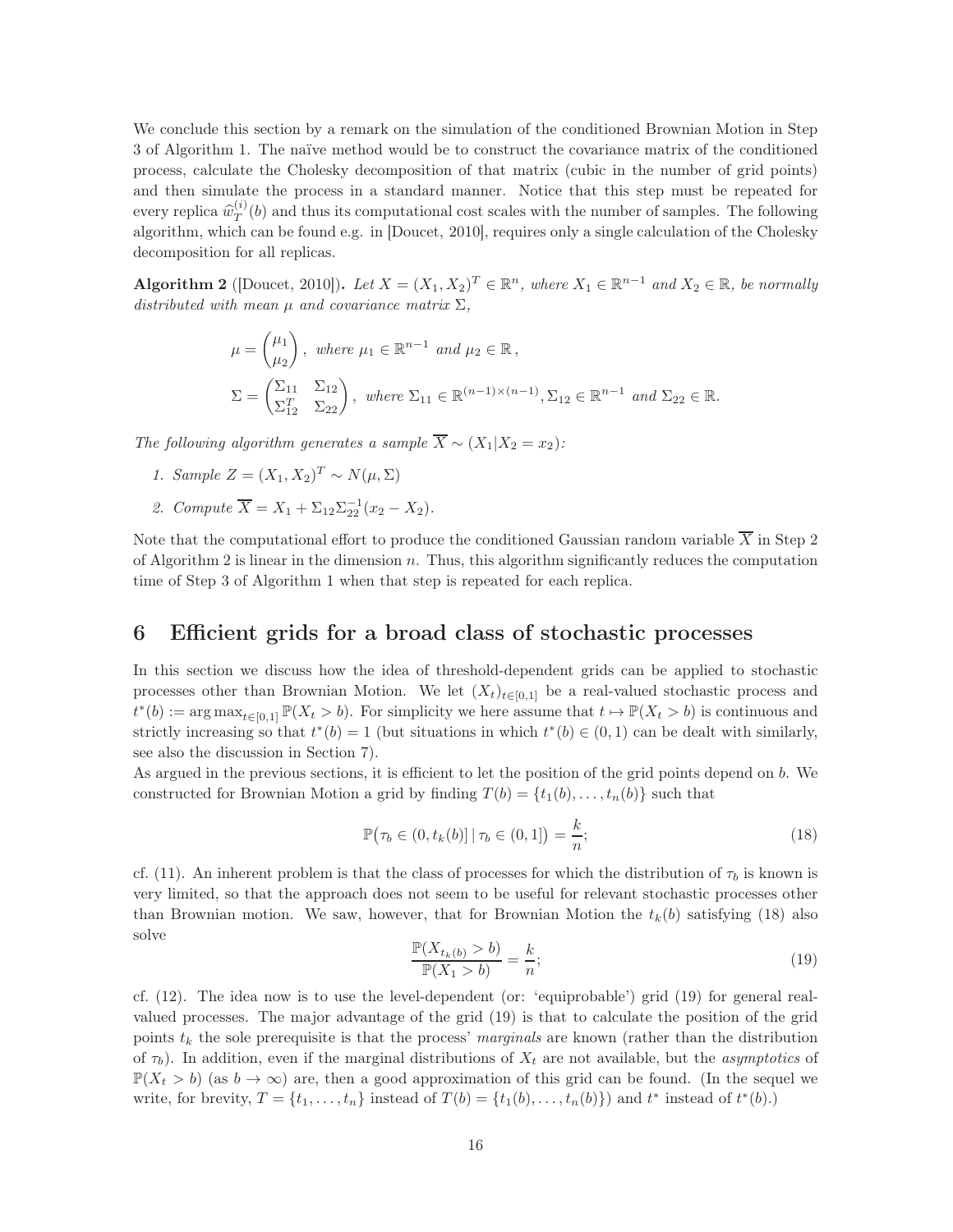We now provide the rationale behind the grid [\(19\)](#page-15-3). Let T be a grid such that  $t^* \in T$ . Evidently, by the union bound,

<span id="page-16-0"></span>
$$
\mathbb{P}(X_{t^*} > b) \le w_T(b) \le \sum_{t \in T} \mathbb{P}(X_t > b)
$$

Now notice that if the grid T is such that for  $t \in T \setminus \{t^*\}$ 

$$
\mathbb{P}(X_t > b) = o(\mathbb{P}(X_{t^*} > b)), \quad \text{as } b \to \infty \tag{20}
$$

then it does not make sense to include the point  $t$  for large  $b$ . Property [\(20\)](#page-16-0) clearly compromises the performance of equidistant grids as  $b \to \infty$ . Considering however the grid points  $t_k$  of the thresholddependent grid, as defined by [\(19\)](#page-15-3), these will by design not experience [\(20\)](#page-16-0).

To assess the performance of the above threshold-dependent grid [\(19\)](#page-15-3), we introduce a measure of performance closely related to the relative bias. Note that when no formulas for  $w(b)$  are available, nor it is known how to reliably approximate  $w(b)$ , we cannot determine the exact value of the relative bias. We now make the following two observations. (1) As  $w_T(b) < w(b)$  for any choice of T, the larger  $w_T(b)$  is, the better; if  $w_{T_1}(b) > w_{T_2}(b)$  for grids  $T_1, T_2$ , then also  $\beta_{T_1}(b) < \beta_{T_2}(b)$ . (2) The crude lower bound  $w(b) \geq \mathbb{P}(X_{t^*} > b)$  provides us with a useful benchmark. Combining these two thoughts motivates the following performance measure of a grid  $T$ :

$$
\gamma_T(b) := \frac{w_T(b)}{\mathbb{P}(X_{t^*} > b)}
$$

Notice that for any T such that  $t^* \in T$  we have

$$
\gamma_T(b)\in \bigg[1,\frac{w(b)}{\mathbb{P}(X_{t^*}>b)}\bigg].
$$

What is more, for any two grids  $T_1, T_2$  we have  $\gamma_{T_1}(b) \geq \gamma_{T_2}(b)$  if and only if  $\beta_{T_1}(b) \leq \beta_{T_2}(b)$ ; this means that the bigger the  $\gamma_T(b)$  is, the better. As our main aim is to efficiently approximate  $w(b)$ using discrete-time approximations  $w_T(b)$ , we see that if  $\gamma_T(b) \approx 1$  then there is little gain from using  $w_T(b)$  over a deterministic estimator  $\mathbb{P}(X_{t^*} > b)$ .

In a series of examples we compare  $\gamma_T(b)$  induced by (i) the threshold-dependent (equiprobable) grid and (ii) the equidistant grid of the same size; we consistently use  $n = 100$  grid points. In all cases  $t \mapsto \mathbb{P}(X_t > b)$  is a continuous, strictly increasing function (so that  $t^* = 1$ ). The most important conclusion is that the experiments below uniformly indicate that the equiprobable grid outperforms the equidistant one, not only in the asymptotic regime, as threshold  $b$  grows large, but already for moderate values of b. This shows how the ideas the we developed earlier this paper, that have provable optimality properties for Brownian motion, lead to an efficient estimation procedure for a much broader class of stochastic processes. In all examples, we observe that  $\gamma_T(b)$  induced by the equidistant grid converges to 1, thus the corresponding  $w_T(b)$  is asymptotically equivalent to  $\mathbb{P}(X_{t^*} > b)$ , as  $b \to \infty$ .

**Example 1** (Brownian Motion with jumps). Let  $(X_t)_{t\in[0,1]}$  be a Brownian Motion with jumps, i.e.

$$
X_t := B_t + N_t,\tag{21}
$$

where  $B_t$  is a standard Brownian Motion and  $N_t$  is a standard Poisson process with intensity  $\lambda = 1$ . Even though there are no closed-form expressions for  $w(b)$ , it is still possible to generate exact samples from  $\sup_{t\in[0,1]} X_t$  (see [\[Dębicki and Mandjes, 2015,](#page-29-10) Section 10.1]). We can use this to construct an unbiased estimator of  $w(b)$  and thus can estimate the relative bias of the tested grids. The results in Figure [5](#page-17-0) show the substantial gain achieved by the level-dependent grid. The graphs look similar to those of Brownian Motion, which is indicative of the threshold-dependent grid having a uniformly bounded relative bias.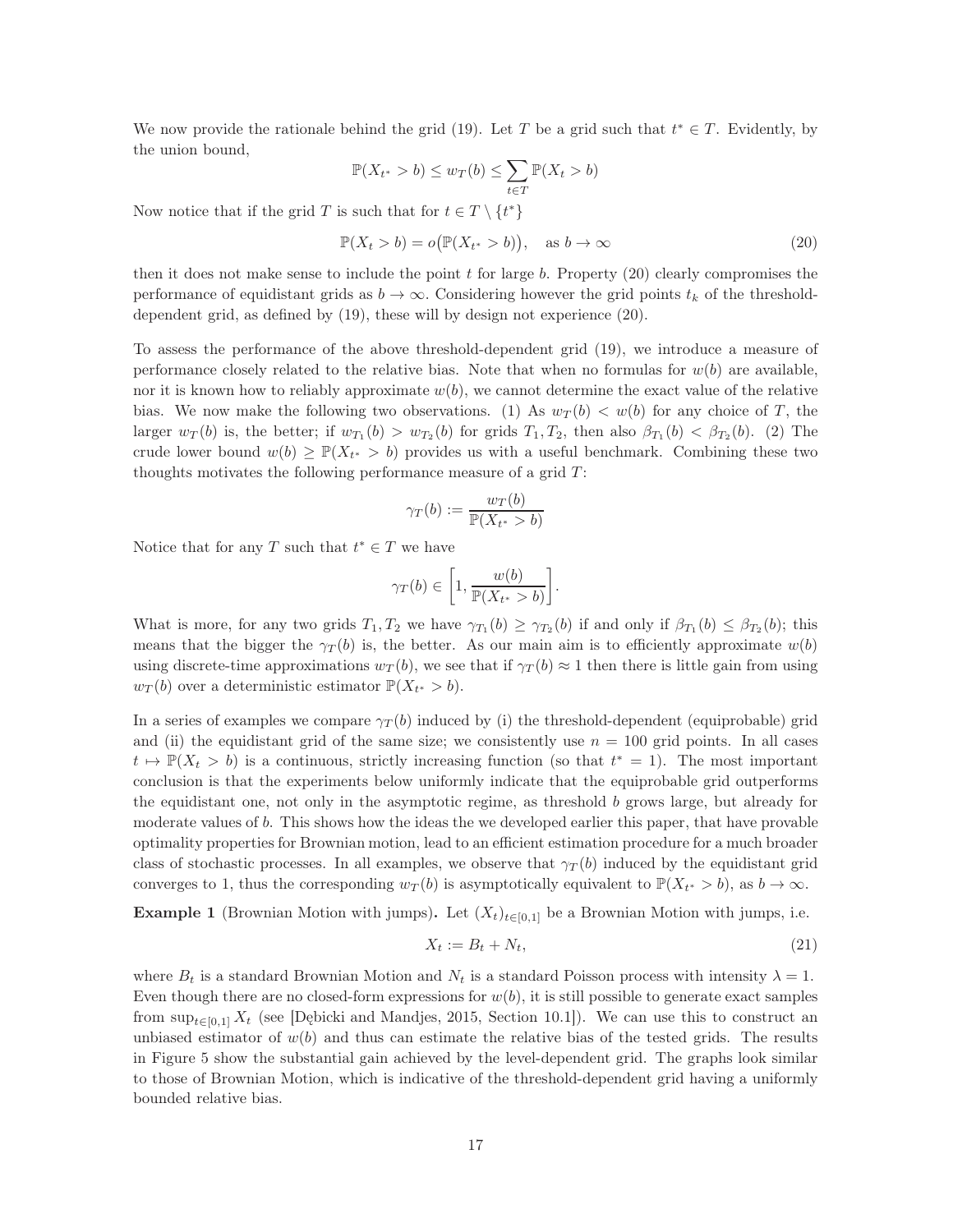<span id="page-17-0"></span>

Figure 5: Brownian Motion with jumps. Plots of  $\beta_n(b)$  (left) and  $\gamma_n(b)$  (right) as a function of the threshold b for threshold-dependent and equidistant grids of size  $n = 100$ .

<span id="page-17-1"></span>Example 2 (Ornstein-Uhlenbeck Process). Let  $(X_t)_{t\in[0,1]}$  be an Ornstein-Uhlenbeck process, i.e., a strong solution to the following SDE: with  $X_0 = 0$ ,

$$
dX_t = -X_t dt + dW_t.
$$

Then  $(X_t)_{t\in[0,1]}$  is a zero-mean Markovian Gaussian process with covariance function

$$
c(s,t) := \mathbb{C}\mathrm{ov}(X_s, X_t) = \frac{1}{2} \left( e^{-|t-s|} - e^{-(t+s)} \right).
$$

The exact value of  $w(b)$  is known only in terms of special functions, see [\[Alili et al., 2005\]](#page-28-4) and it is not straightforwardly evaluated. However, the exact asymptotics of  $w(b)$ , as b grows large, are known:

$$
w(b) = C \, \mathbb{P}(X_1 > b)(1 + o(1)), \text{ as } b \to \infty
$$

where C is a positive constant independent of b, see e.g. [Debicki and Mandjes, 2003, Theorem 5.1] or the original theorem by [\[Piterbarg and Prisyazhnyuk, 1978\]](#page-29-12); this explains why for the level-dependent grid  $\gamma_n(b)$  goes to a constant in Figure [6.](#page-18-1) Again the equidistant grid is significantly outperformed by the threshold-dependent grid.

**Example 3** (Fractional Brownian Motion). Let  $(X_t)_{t\in[0,1]}$  be a fractional Brownian Motion (fBM) with a Hurst parameter  $H \in (0, 1)$ , that is a zero-mean Gaussian process with the covariance function

$$
C_H(s,t) := \mathbb{C}\text{ov}(X_s, X_t) = \frac{1}{2} \left( s^{2H} + t^{2H} - |t - s|^{2H} \right).
$$

Observe that fBM with Hurst parameter  $H = 1/2$  is a standard Brownian Motion. For any H we have  $C_H(t,t) = t^{2H}$  (strictly increasing variance in time) and thus  $t^* = 1$ .

The exact value of the probability  $w(b)$  for  $H \neq 1/2$  remains unknown. However, like in Example [2,](#page-17-1) the exact asymptotics of  $w(b)$  are known:

$$
w(b) = \begin{cases} C_H b^{1/H - 2} \mathbb{P}(X_1 > b)(1 + o(1)), & \text{for } H \in (0, \frac{1}{2})\\ \mathbb{P}(X_1 > b)(1 + o(1)), & \text{for } H \in (\frac{1}{2}, 1) \end{cases}
$$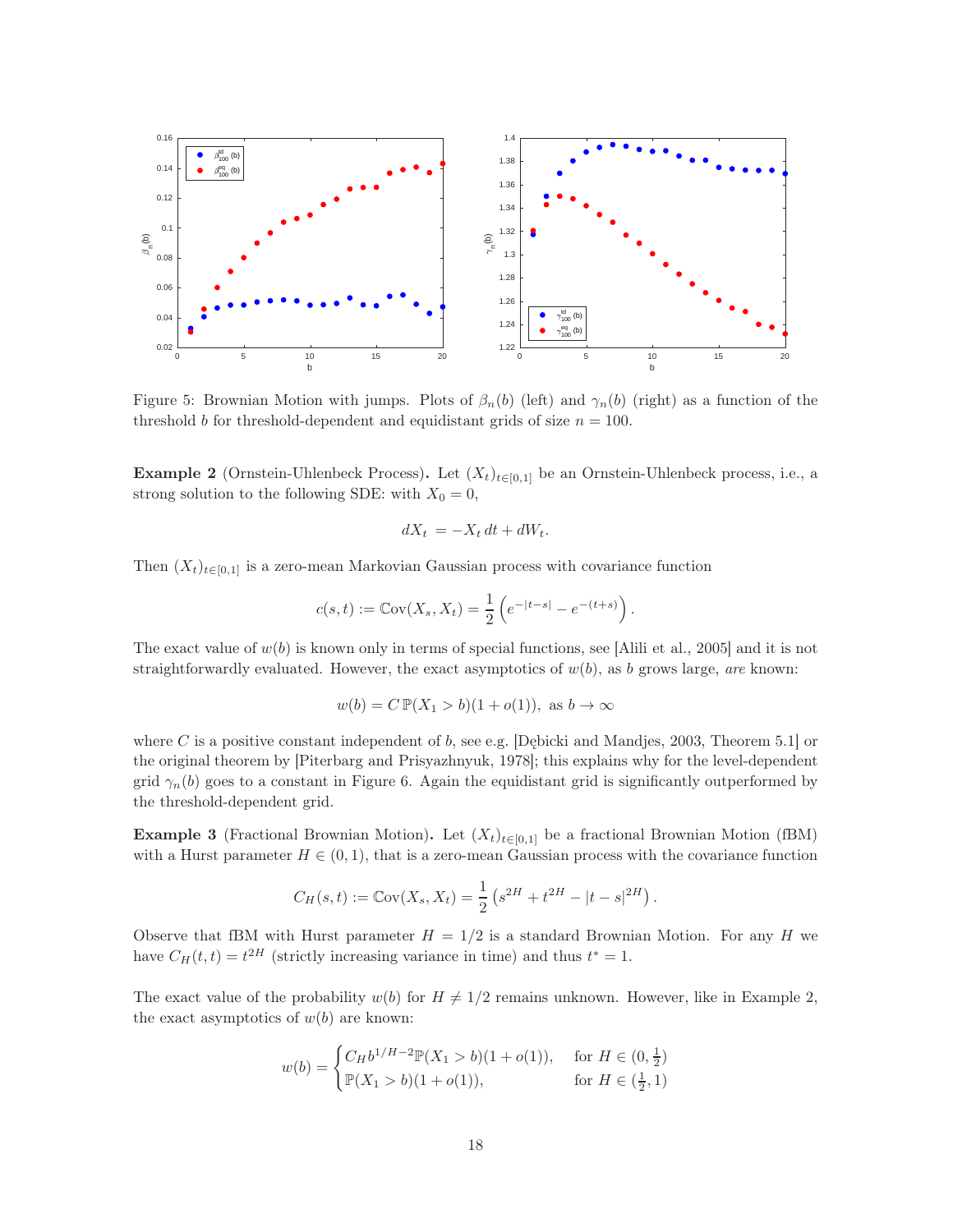<span id="page-18-1"></span>

Figure 6: Ornstein-Uhlenbeck process. Plot of  $\gamma_n(b)$  as a function of the threshold b for thresholddependent and equidistant grids of size  $n = 100$ . Notice that with growing b the equidistant estimator converges to  $\mathbb{P}(X_1 > b)$ .

where  $C_H$  is a constant only depending on H; we again refer to [\[Dębicki and Mandjes, 2003,](#page-29-11) Theorem 5.1] or the original theorem by [\[Piterbarg and Prisyazhnyuk, 1978\]](#page-29-12). We apply threshold-dependent grids in these two different asymptotic regimes for  $H = 0.4$  and  $H = 0.6$ , see the results in Figure [7.](#page-19-0) Again the threshold-dependent grid performs considerably better. In case  $H = 0.4$  the above asymptotic result explains why for the level-dependent grid  $\gamma_n(b)$  keeps increasing  $(w(b)/\mathbb{P}(X_1 > b)$  behaves as the increasing function  $b^{1/H-2}$ ). In case  $H = 0.6$ , again using the asymptotic result,  $\gamma_n(b) \to 1$ as b grows large, both for the equidistant grid and for the threshold-dependent grid (equivalently, the relative bias vanishes for both as  $b \to \infty$ ). Note however that with the threshold-dependent grid,  $\gamma_n(b)$ tends to 1 slower than with the equidistant grid, as can be seen in Figure [7](#page-19-0) (right panel), showing the more favorable performance of the threshold-dependent grid.

## <span id="page-18-0"></span>7 Concluding remarks and discussion

In this paper we have demonstrated that the errors due to time discretization when estimating threshold-crossing probabilities  $w(b)$  can be significantly reduced by using other grids than the commonly used equidistant grid. We have analyzed this in considerable detail for the case of standard Brownian Motion. In particular, we have shown that in order to control the error as  $b$  grows large, it suffices to properly *shift* the grid points instead of refining the grid with more and more points. At the same time, controlling the error using equidistant grids requires *quadratic* growth of the number of grid points, as b grows large.

Numerical estimation is evidently not needed for Brownian Motion due to the availability of analytical results. Our paper however indicates that the underlying ideas can be used to construct efficient grids for a broad class of stochastic processes (notably, Lévy processes and Gaussian processes, such as fractional Brownian Motion). The results presented in this paper are intended to develop valuable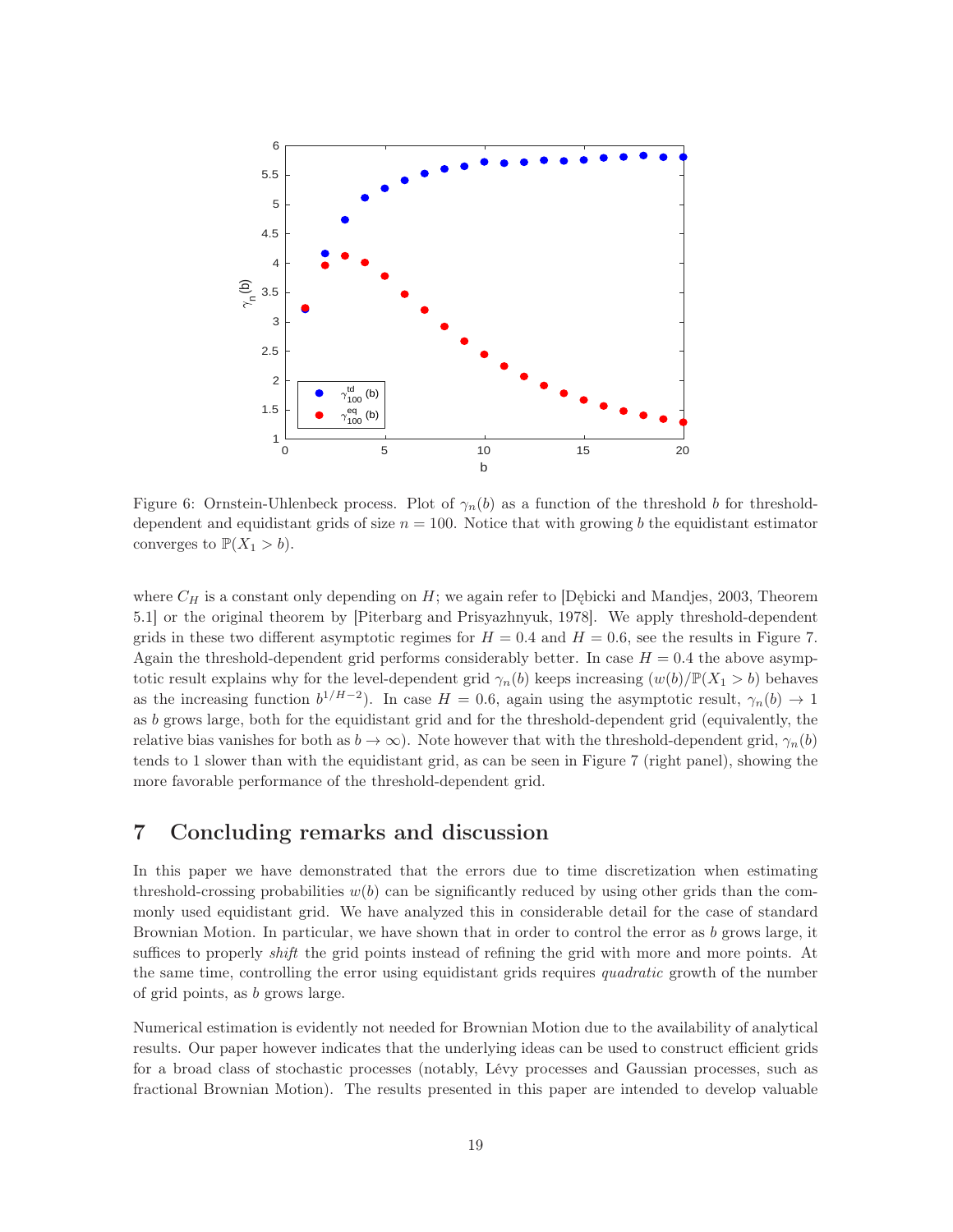<span id="page-19-0"></span>

Figure 7: fBm with Hurst parameter  $H = 0.4$  (left) and  $H = 0.6$  (right). Plot of  $\gamma_n(b)$  as a function of the threshold b for threshold-dependent and equidistant grids of size  $n = 100$ .

insight and useful heuristics for tackling the estimation of tail probabilities of these more general classes of processes. We have demonstrated such heuristics for several processes in Section [6.](#page-15-0) There, we presented a procedure, that is empirically shown to work well for stochastic process  $(X_t)_{t\in[0,1]}$  of which the marginal distributions are known:

(i) Identify

$$
t^*(b) := \underset{t \in [0,1]}{\arg \max} \mathbb{P}(X_t > b);
$$

in case  $(X_t)_{t\in[0,1]}$  is a zero-mean Gaussian process,  $t^*$  is a point of maximal variance, i.e.,  $\arg \max_{t \in [0,1]} \mathbb{V} \text{ar } X_t$ . As argued, for many key models we have that  $t^* = 1$ .

(ii) Construct a grid  $T = \{t_1, \ldots, t_n\}$  clustered around it, such that  $t_k$  solves [\(19\)](#page-15-3), for  $k \in \{1, \ldots, n\}$ .

As we pointed out, even if the marginal distribution of  $X_t$  is not available but only the corresponding asymptotics, as  $b \to \infty$ , this procedure can be applied. It is also noted that it is straightforward to compare two different grids: the larger the value of  $w_T(b)$ , the closer it is to the target quantity  $w(b)$ .

A natural question that arises in relation to Theorem [2](#page-9-0) is whether we can find a grid that is even better than the one defined in [\(9\)](#page-9-1). Constructing an *optimal n-grid*  $T_n^*(b)$ , i.e. a grid of size *n* that minimizes the relative bias for a given b, remains elusive. However we have been able to find an explicit formula for an optimal 2-grid, namely  $T_2^*(b) = \{t_1^*(b), t_2^*(b)\},\$  with

$$
t_1^*(b) = \frac{\pi b^2}{4} \left( \sqrt{1 + \frac{8}{\pi b^2}} - 1 \right)
$$
, and  $t_2^*(b) = 1$ 

where  $\lim_{b\to\infty}\beta_{T_2^*(b)}(b)=1-\frac{1}{2}\Phi(\sqrt{2/\pi})-\frac{1}{4}e^{-1/\pi}\approx 0.4244$ . For comparison, the threshold-dependent grid defined in [\(9\)](#page-9-1) yields  $\lim_{b\to\infty} \frac{2}{\beta_2(b)} = \frac{3}{8} + \frac{1}{2}\Phi(-\sqrt{2 \log 2}) \approx 0.4348$ , hence the grid (9) is not minimizing the bias (although the difference with the optimal 2-grid is small). Additionally, we were able to prove that for an optimal n-grid,  $T_n^*(b) = \{t_1^*(b), \ldots, t_n^*(b)\}$ , the limits  $\lim_{b \to \infty} b^2(1 - t_k^*(b))$ must exist, and are all finite and pairwise distinct. As a result we were able to numerically calculate the limit  $\lim_{b\to\infty} \beta_{T_3^*(b)} \approx 0.3796$ . Finding optimal grids for larger n remains an open problem. We note, however, that with the threshold-dependent grid we can bound the relative bias uniformly in  $b$ (see Theorem [2\)](#page-9-0) and in this sense the grid [\(9\)](#page-9-1) is already (asymptotically) optimal.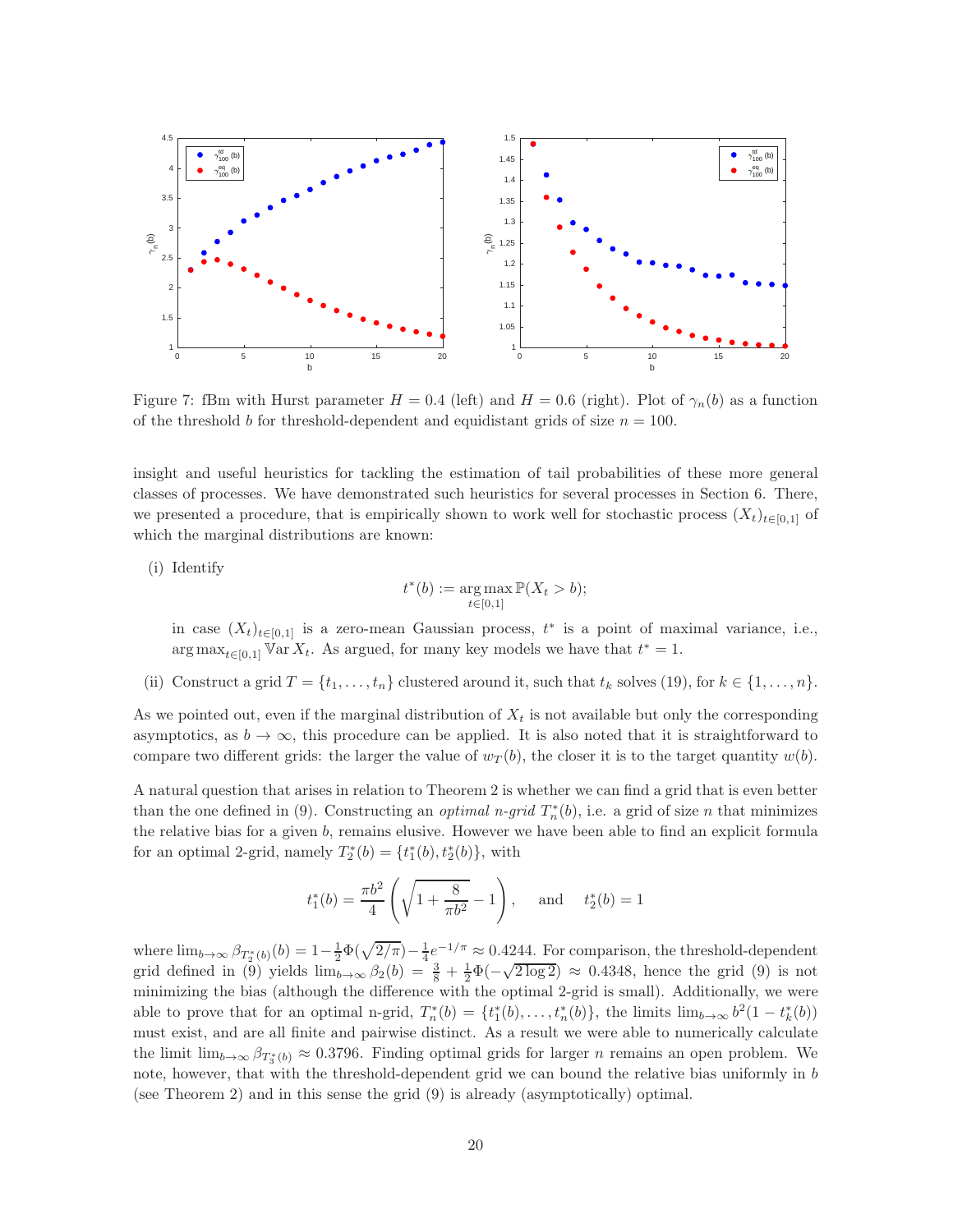### <span id="page-20-0"></span>8 Proofs of Lemmas [1,](#page-6-0) [3,](#page-6-2) [4,](#page-10-1) [5](#page-11-1) and Proposition [1](#page-4-0)

*Proof of Proposition [1.](#page-4-0)* In part (a) of Theorem [1](#page-5-0) it has been proven already that  $\beta_n(b) \leq C_0 b n^{-1/2}$ . Thus, when  $b$  is fixed it is straightforward that the upper bound in the assertion of the theorem holds. The lower bound developed in Lemma [1](#page-6-0) reads  $\beta_n(b) \geq \frac{1}{2} \sum_{j=1}^{n-1} a_{j+1} \cdot w_j(b) + \frac{1}{2} w_n(b)$ . Since we have  $a_j < a_{j+1}$  for the equidistant grid and all  $a_j$  and  $w_j$  are non-negative, we may use the weaker inequality

$$
\beta_n(b) \ge \frac{1}{2} \sum_{j=2}^n a_j \cdot w_j(b).
$$

In the following we use Lemma [2](#page-6-1) for a lower bound on terms  $a_i$  and Result [B](#page-25-0)[.V](#page-25-1) for a lower bound on  $w_i$ .

$$
\sum_{j=2}^{n} a_j \cdot w_j(b) \ge \frac{b(3b + \sqrt{b^2 + 8})}{8} \sum_{j=2}^{n} C_1^*(n - j + 1)^{-1/2} \frac{\sqrt{n}}{j^{3/2}} e^{-\frac{b^2}{2} (\frac{n}{j-1} - 1)}
$$
  
\n
$$
\ge C n^{-1/2} \sum_{j=2}^{n} \frac{1}{n} \left( \frac{b}{\sqrt{1 - \frac{j-1}{n}}} \left( \frac{j-1}{n} \right)^{-3/2} e^{-\frac{b^2}{2} (\frac{n}{j-1} - 1)} \right)
$$
  
\n
$$
\ge C n^{-1/2} \int_0^1 \frac{b}{\sqrt{1 - x}} x^{-3/2} e^{-\frac{b^2}{2} (1/x - 1)} dx
$$
  
\n
$$
\ge C n^{-1/2}, \tag{22}
$$

where C is a positive constant independent of  $n$  (but dependent on b) that may vary from line to line. To arrive at  $(22)$  we use the convergence of the Riemann sum, noting that b is fixed and that the function

$$
f(x) := \frac{b}{\sqrt{1-x}} x^{-3/2} e^{-\frac{b^2}{2}(1/x - 1)}
$$

is integrable on  $(0, 1)$ . This concludes the proof.

*Proof of Lemma [1.](#page-6-0)* Notice that the events  $\{\sup_{t\in[0,1]} B_t > b\}$  and  $\{\tau_b \in (0,1]\}$  are equivalent. We thus find

$$
w(b) \beta_T(b) = \mathbb{P}\Big(\sup_{t \in T} B_t < b, \sup_{t \in [0,1]} B_t > b\Big) = \mathbb{P}\Big(\sup_{t \in T} B_t < b, \tau_b \in [0,1]\Big)
$$
\n
$$
= \sum_{j=1}^n \mathbb{P}\Big(\sup_{t \in \{t_j, \dots, t_n\}} B_t < b, \tau_b \in (t_{j-1}, t_j]\Big)
$$
\n
$$
= \sum_{j=1}^n \int_{t_{j-1}}^{t_j} \mathbb{P}\Big(\sup_{t \in \{t_j, \dots, t_n\}} B_t < b \mid B_s = b\Big) \mathbb{P}(\tau_b \in ds)
$$
\n
$$
= \sum_{j=1}^n \int_{t_{j-1}}^{t_j} \mathbb{P}\Big(B_{t_j - s} < 0, \dots, B_{t_n - s} < 0\Big) \mathbb{P}(\tau_b \in ds)
$$

To prove the upper bound we use the fact that  $\mathbb{P}(B_{t_j-s} < 0, \ldots, B_{t_n-s} < 0)$  is a non-increasing function of  $s \in [t_{j-1}, t_j]$  (see Appendix [A,](#page-24-0) Transformation [T2\)](#page-24-1), so that

$$
w(b) \beta_T(b) \le \sum_{j=1}^n \int_{t_{j-1}}^{t_j} \mathbb{P}\Big(B_{t_j - t_{j-1}} < 0, \dots, B_{t_n - t_{j-1}} < 0\Big) \mathbb{P}(\tau_b \in ds)
$$
  
= 
$$
\sum_{j=1}^n \mathbb{P}\Big(B_{t_j - t_{j-1}} < 0, \dots, B_{t_n - t_{j-1}} < 0\Big) \cdot \mathbb{P}\big(\tau_b \in (t_{j-1}, t_j]\big)
$$

.

<span id="page-20-1"></span> $\Box$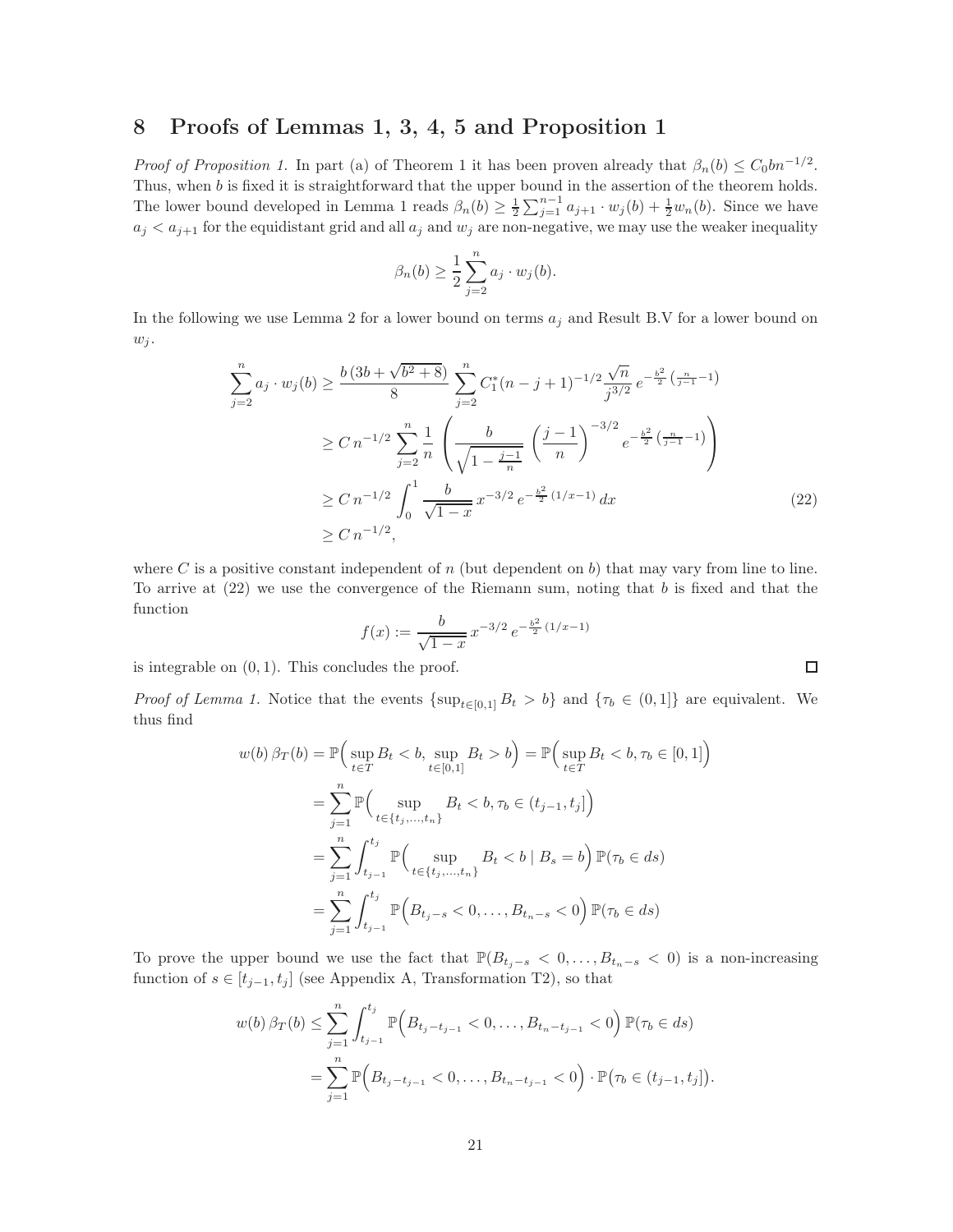Dividing both sides of the inequality by  $w(b) = \mathbb{P}(\tau_b \in (0,1])$  gives  $\beta_T(b) \leq \bar{\beta}_T(b)$ . To prove the lower bound we use Result [B](#page-25-0)[.IV](#page-25-4) from the Appendix, so as to obtain

$$
w(b) \beta_T(b) = \sum_{j=1}^n \int_{t_{j-1}}^{t_j} \mathbb{P}\Big(B_{t_{j-s}} < 0, \dots, B_{t_n-s} < 0\Big) \mathbb{P}(\tau_b \in ds)
$$
  
\n
$$
\geq \sum_{j=1}^{n-1} \int_{t_{j-1}}^{t_j} \frac{1}{2} \mathbb{P}\Big(B_{t_{j+1}-t_j} < 0, \dots, B_{t_n-t_j} < 0\Big) \mathbb{P}(\tau_b \in ds) + \frac{1}{2} \mathbb{P}\big(\tau_b \in (t_{n-1}, t_n]\big) \tag{23}
$$
  
\n
$$
\geq \sum_{j=1}^{n-1} \frac{1}{2} \mathbb{P}\Big(B_{t_{j+1}-t_j} < 0, \dots, B_{t_n-t_j} < 0\Big) \cdot \mathbb{P}\big(\tau_b \in (t_{j-1}, t_j]\big) + \frac{1}{2} \mathbb{P}\big(\tau_b \in (t_{n-1}, t_n]\big).
$$

Dividing both sides of the inequality by  $w(b)$  leads to  $\beta_T(b) \geq \beta_T(b)$  and concludes the proof.  $\Box$ 

*Proof of Lemma [3.](#page-6-2)* Recall the definitions of  $a_j(b)$  and  $w_j(b)$ , and  $\bar{\beta}_T(b) := \sum_{j=1}^n a_j(b)w_j(b)$ . Notice that if we put  $t_k = \frac{k}{n}$ , then by the scaling property of Brownian Motion

<span id="page-21-0"></span>
$$
a_j(b) = \mathbb{P}(B_1 < 0, \dots, B_{1+n-j} < 0)
$$

and thus  $a_1 < a_2 < \ldots < a_n$  (since the  $a_j(b)$  s are independent of b, we abbreviate  $a_j := a_j(b)$ ).

Assume that for any  $0 < b_1 < b_2$  there exists  $k \in \{1, ..., n-1\}$  such that

$$
w_j(b_1) \ge w_j(b_2)
$$
, for  $j \le k$  and  $w_j(b_1) \le w_j(b_2)$ , for  $j > k$ . (24)

Since the weights  $w_j(b)$  must satisfy  $\sum_{j=1}^n w_j(b) = 1$  we have  $\sum_{j=1}^n (w_j(b_2) - w_j(b_1)) = 0$  and thus

$$
\sum_{j=k+1}^{n} (w_j(b_2) - w_j(b_1)) = \sum_{j=1}^{k} (w_j(b_1) - w_j(b_2)).
$$

Finally,

$$
\bar{\beta}_T(b_2) - \bar{\beta}_T(b_1) = \sum_{j=1}^n a_j (w_j(b_2) - w_j(b_1)) = \sum_{j=k+1}^n a_j (w_j(b_2) - w_j(b_1)) - \sum_{j=1}^k a_j (w_j(b_1) - w_j(b_2))
$$
  
\n
$$
\ge a_{k+1} \sum_{j=k+1}^n (w_j(b_2) - w_j(b_1)) - a_k \sum_{j=1}^k (w_j(b_2) - w_j(b_1))
$$
  
\n
$$
= (a_{k+1} - a_k) \sum_{j=k+1}^n (w_j(b_2) - w_j(b_1)) > 0.
$$

For the remainder of the proof we prove the existence of  $k \in \{1, \ldots, n-1\}$  satisfying [\(24\)](#page-21-0). Let  $\tau_b := \inf\{t \geq 0 : B_t \geq b\}$  be the first hitting time of level b and let  $f(b, t)$  be the density of  $\tau_b$  given that  $\tau_b \leq 1$ , i.e.,

<span id="page-21-1"></span>
$$
f(b,t):=\frac{b}{2\Phi(-b)}t^{-3/2}\phi\left(-\frac{b}{\sqrt{t}}\right),
$$

where  $b > 0$ ,  $t \in (0, 1)$ , and  $\phi(\cdot)$  denotes the density of a standard normal random variable. We will prove that for any  $0 < b_1 < b_2$  there exists  $t^*$  such that:

$$
f(b_1, t) > f(b_2, t)
$$
, for  $t \in (0, t^*)$  and  $f(b_1, t) < f(b_2, t)$ , for  $t \in (t^*, 1]$ . (25)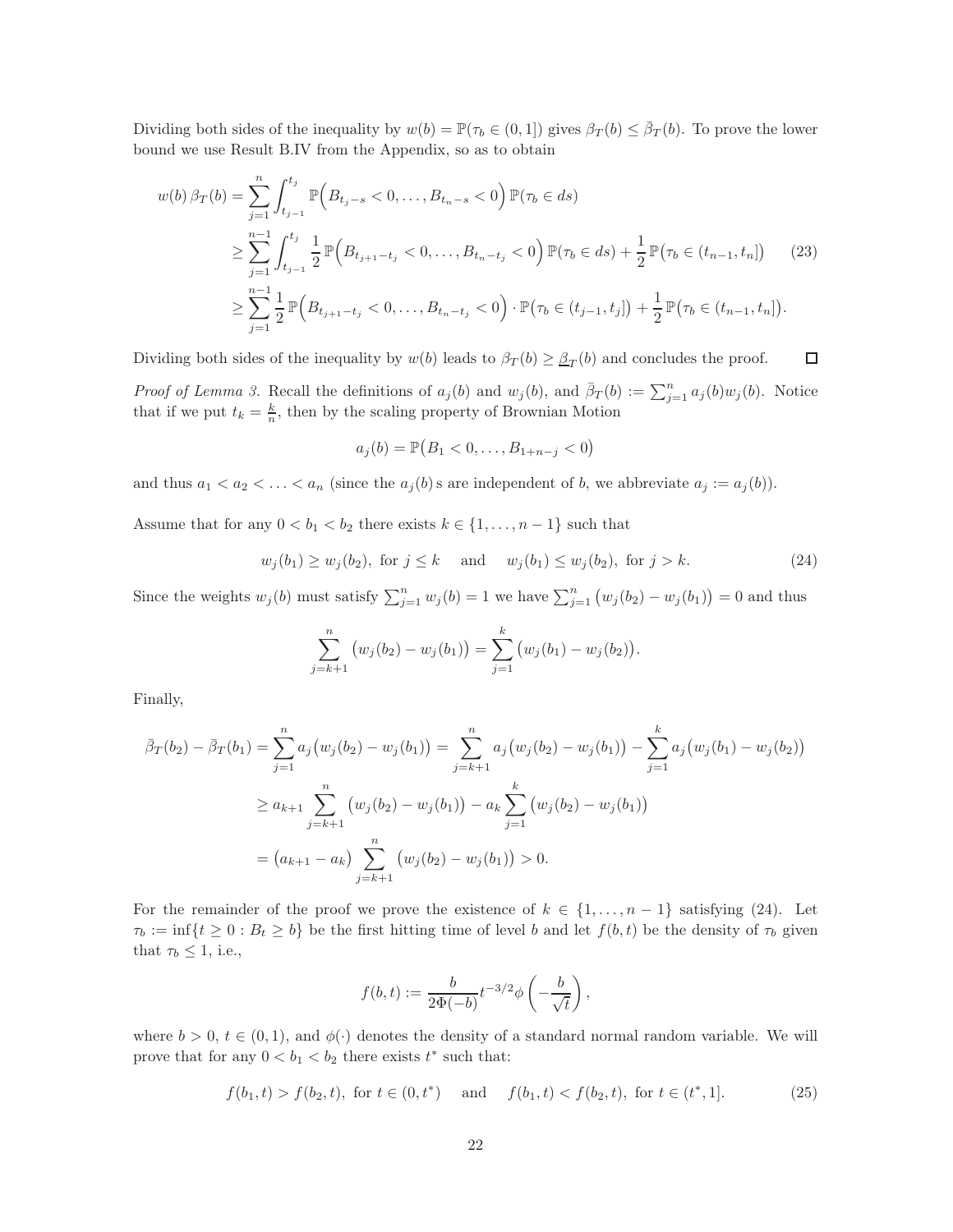Then the weights

$$
w_j(b) := \int_{t_{j-1}}^{t_j} f(b, t) dt
$$

are decreasing for all  $\frac{j}{n} \leq t^*$ , and increasing for all  $\frac{j}{n} \geq \frac{1}{n} + t^*$ . If  $nt^*$  is not an integer, it is not known whether  $w_{[t^*n]+1}(b)$  increases or not, but for sure there exists  $k \in \{1, \ldots, n-1\}$  satisfying [\(24\)](#page-21-0). For the remainder we prove the existence of  $t^*$  satisfying [\(25\)](#page-21-1). For  $t \in (0,1)$ :

$$
f(b_1, t) - f(b_2, t) = \frac{1}{2} t^{-3/2} \left( \frac{b_1 \phi \left( -\frac{b_1}{\sqrt{t}} \right)}{\Phi(-b_1)} - \frac{b_2 \phi \left( -\frac{b_2}{\sqrt{t}} \right)}{\Phi(-b_2)} \right)
$$
  

$$
= \frac{1}{2} t^{-3/2} \frac{b_2 \phi \left( -\frac{b_2}{\sqrt{t}} \right)}{\Phi(-b_2)} \left( \frac{b_1 \phi \left( -\frac{b_1}{\sqrt{t}} \right) \Phi(-b_2)}{b_2 \phi \left( -\frac{b_2}{\sqrt{t}} \right) \Phi(-b_1)} - 1 \right)
$$
  

$$
= \underbrace{\frac{1}{2} t^{-3/2} \frac{b_2 \phi \left( -\frac{b_2}{\sqrt{t}} \right)}{\Phi(-b_2)}}_{>0} \underbrace{\left( e^{\frac{b_2^2 - b_1^2}{2t}} \frac{b_1 \Phi(-b_2)}{b_2 \Phi(-b_1)} - 1 \right)}_{=:g(t)}
$$

Note that  $\lim_{t\to 0^+} g(t) = +\infty$  and  $g(1) < 0$  (for example due to the Result [B.](#page-25-0)[VII](#page-25-5) in the Appendix) and that  $g(\cdot)$  is strictly decreasing, hence  $g(\cdot)$  has exactly one zero  $t^*$  and  $g(t) > 0$  for  $t < t^*$  and  $g(t) < 0$  for  $t > t^*$ . The observation that  $\text{sign}(f(b_1, t) - f(b_2, t)) = \text{sign}(g(t))$  concludes the proof.

Proof of Lemma [4.](#page-10-1) Let  $h := \max_{k=1,\dots,n} (t_k - t_{k-1})$ . We transform the grid  $T = \{t_1, \dots, t_n\}$  with Transformations [T1–](#page-24-2)[T3,](#page-24-3) see Appendix [A,](#page-24-0) in such a way that after all transformations we end up with  $\{h, \ldots, Nh\}.$ 

1. Using Transformation [T2,](#page-24-1) translate the grid to the right by  $h - t_1$ , i.e., put

$$
t_j := t_j + h - t_1
$$
 for all  $j \in \{1, ..., n\}$ 

- 2. Put  $\sigma_1 := 1, c_1 = 1$  and  $k := 2$ . While  $k \leq N$  do:
	- Put  $\sigma_k := \inf\{j : t_j \ge kh\}.$
	- Using Transformation [T3,](#page-24-3) contract the grid after time  $t_{\sigma_{k-1}}$  by a factor  $c_k$ , where  $c_k$  is defined by  $h/(t_{\sigma_k} - t_{\sigma_{k-1}})$ . Formally, we put

<span id="page-22-0"></span>
$$
t_j := \begin{cases} t_j, & j \in \{1, \dots, \sigma_{k-1}\} \\ t_{\sigma_{k-1}} + c_k(t_j - t_{\sigma_{k-1}}), & j \in \{\sigma_{k-1} + 1, \dots, n\} \end{cases}
$$

Notice that after this operation  $t_{\sigma_k} = kh$ .

- Put  $k := k + 1$ .
- 3. Using Transformation [T1,](#page-24-2) delete all the points  $t_k$  such that  $t_k \notin \{h, \ldots, hN\}$ .

Now we prove that the algorithm is well-defined, more precisely, we confirm that all  $\sigma_k$ 's exist. First, see that  $\sigma_1$  is well-defined. By induction, assume that  $\sigma_k$  is well-defined and prove that  $\sigma_{k+1}$  is welldefined as well. Notice that after the kth loop in Step 2 of the algorithm, the distances between the points shrunk at most by a factor  $p_k = \prod_{j=1}^k c_j$  compared with the initial maximal distance h. Moreover, we observe that

$$
c_k = \frac{h}{t_{\sigma_k} - t_{\sigma_{k-1}}} \ge \frac{h}{h + (t_{\sigma_k} - t_{\sigma_{k-1}})} \ge \frac{h}{h + \max_{j > \sigma_{k-1}} |t_{j+1} - t_j|} \ge \frac{1}{1 + \prod_{j=1}^{k-1} c_j} \tag{26}
$$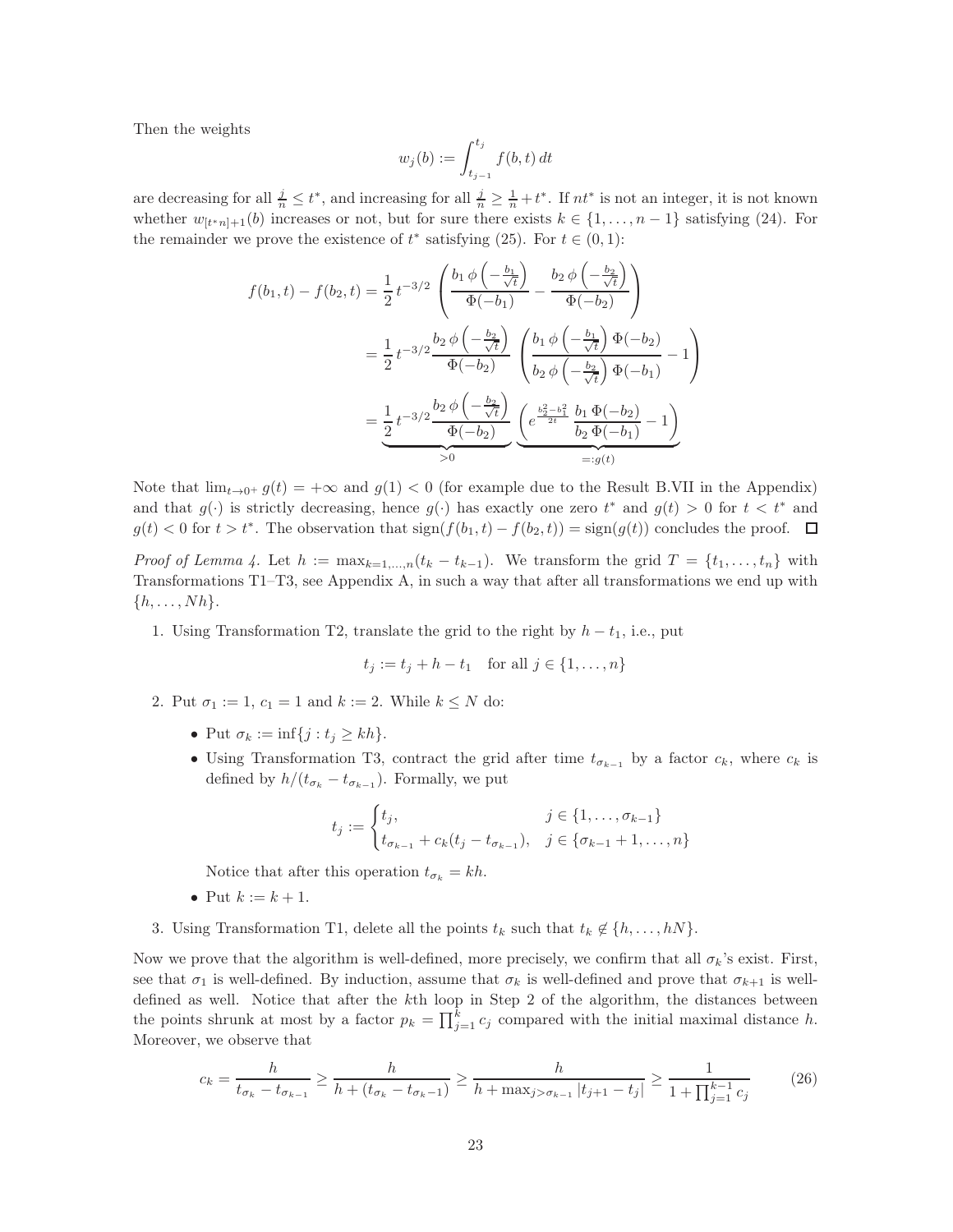We prove by induction that  $p_k = \prod_{j=1}^k c_j \geq \frac{1}{k}$  for all  $k \in \{1, ..., N\}$ . Obviously  $p_2 = c_2 \geq \frac{1}{2}$ . Assume that  $p_{k-1} \geq \frac{1}{k-1}$ . After multiplying inequality [\(26\)](#page-22-0) by  $p_{k-1}$  we obtain

$$
p_k \ge \frac{p_{k-1}}{1 + p_{k-1}} = 1 - \frac{1}{1 + p_{k-1}} \ge 1 - \frac{1}{1 + \frac{1}{k-1}} = \frac{1}{k},
$$

which ends the inductive proof. Next, in order to show that  $\sigma_{k+1}$  is well defined for  $k \in \{1, \ldots N-1\}$ it suffices to prove that the endpoint  $t_n$ , after the kth loop of Step 2, is greater than  $h(k+1)$ . We prove a stronger statement, namely that the endpoint  $t_n$  after being shrunk by a factor  $p_k$  is still greater than  $h(k+1)$ , i.e.  $h(k+1) \le t_n p_k$ . By the definition of N, h satisfies the inequality  $h \le t_n/N^2$ , thus

$$
h(k+1) \le \frac{t_n(k+1)}{N^2} = \frac{t_n(k+1)}{N^2 p_k} p_k = \frac{k(k+1)}{N^2} t_n p_k \le t_n p_k,
$$

which concludes the proof that  $\sigma_{k+1}$  is well-defined. As all transformations used in steps 1-3 satisfy [\(30\)](#page-24-4) we have

$$
\mathbb{P}(B_{t_1}>0,\ldots,B_{t_n}>0)\leq \mathbb{P}(B_h>0,\ldots,B_{Nh}>0)
$$

We finish the proof by observing that  $\mathbb{P}(B_h > 0, \ldots, B_{Nh} > 0) = \mathbb{P}(B_1 > 0, \ldots, B_N > 0)$ , due to the scaling property of Brownian Motion. □

*Proof of Lemma [5.](#page-11-1)* Notice that the grid points  $t_k^n(b)$  defined in [\(9\)](#page-9-1) depend only on the threshold b and the *ratio*  $\frac{k}{n} \in [0,1]$ . We are able to extend the definition of  $t_k^n(b)$  to  $t:(0,1] \times (0,\infty) \to [0,1]$ ,

$$
t(s,b) := \left(\frac{b}{\Phi^{-1}(s\,\Phi(-b))}\right)^2
$$

such that  $t_k^n(b) = t(\frac{k}{n}, b)$ . Equivalently,  $t(s, b)$  can be defined as the unique solution to

<span id="page-23-0"></span>
$$
\Phi\left(-\frac{b}{\sqrt{t(s,b)}}\right) = s\,\Phi\left(-b\right) \tag{27}
$$

This extension makes it possible to inspect the derivative of  $t_k^n(b)$  with respect to the ratio  $\frac{k}{n}$ . Using the extension function of  $t_k^n(b)$ , we aim to prove the more general statement that for  $0 < s_1 < s_2 < 1$ ,

$$
\frac{1 - t(s_1, b)}{t(s_2, b) - t(s_1, b)} \ge \frac{-\log s_1}{\log s_2 - \log s_1} \iff \frac{1 - t(s_1, b)}{-\log s_1} \le \frac{1 - t(s_2, b)}{-\log s_2}.
$$
\n(28)

Moreover, using the definition [\(27\)](#page-23-0) we may substitute

<span id="page-23-1"></span>
$$
s = \Phi\left(-\frac{b}{\sqrt{t(s,b)}}\right)/\Phi(-b)
$$

and arrive at another equivalent form of inequality [\(28\)](#page-23-1):

$$
\frac{1 - t(s_1, b)}{\log (\Phi(-b)) - \log (\Phi(-b/\sqrt{t(s_1, b)}))} \le \frac{1 - t(s_2, b)}{\log (\Phi(-b)) - \log (\Phi(-b/\sqrt{t(s_2, b)}))},
$$
(29)

which is Result [B](#page-25-0)[.IX](#page-26-0) in the Appendix. For part (b) see that the density of the first hitting time,

$$
\mathbb{P}(\tau_b \in ds) = \frac{b}{\sqrt{2\pi}} s^{-3/2} e^{-b^2/(2s)} ds, \text{ for } s > 0
$$

is an increasing function on the interval  $s \in [0, \frac{b^2}{3}]$  $\frac{5}{3}$  and thus part (b) follows from the second definition of the grid points  $t_k^n(b)$  in [\(10\)](#page-9-2).  $\Box$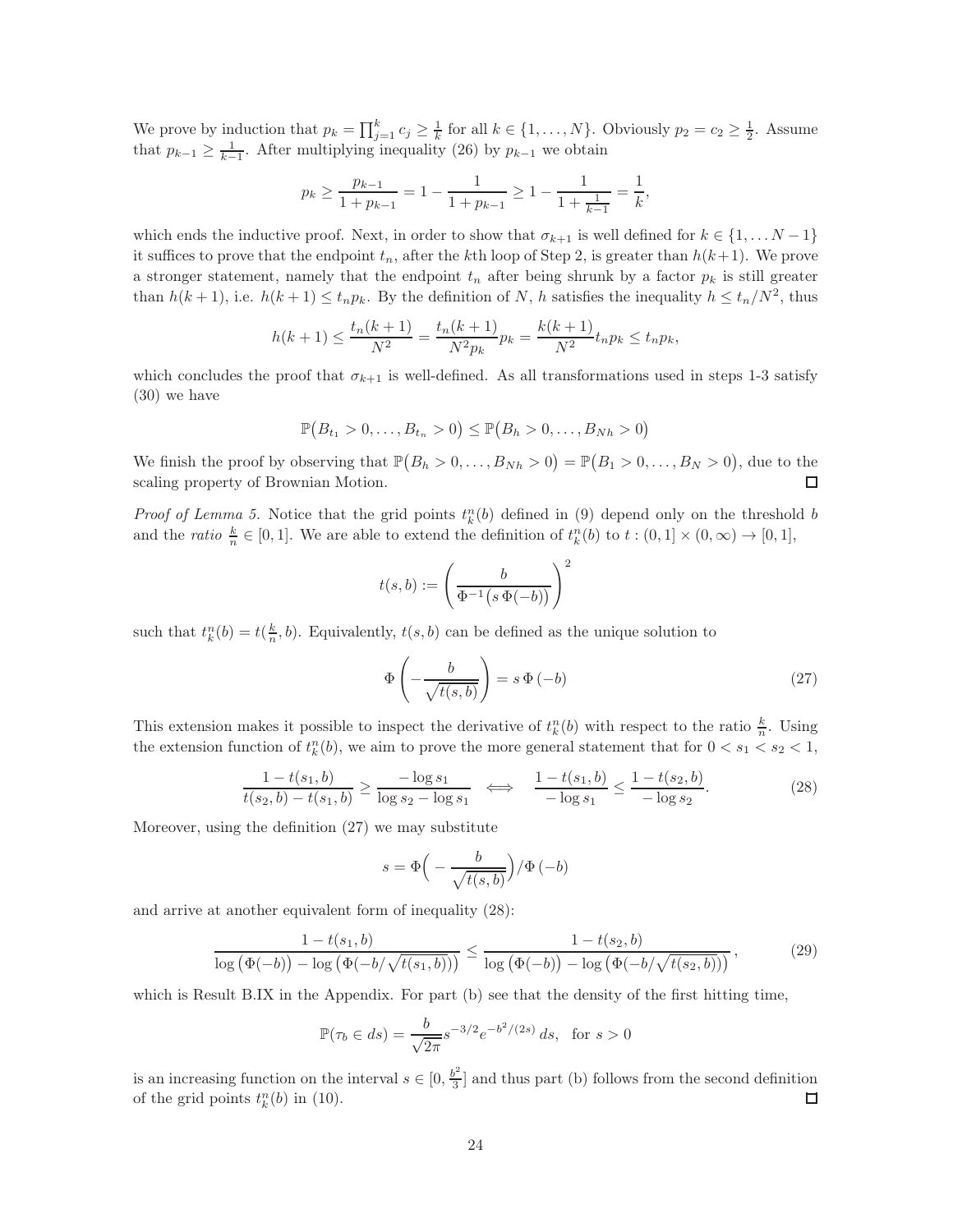## <span id="page-24-0"></span>A Grid transformations

Let  $T = \{t_1, \ldots, t_n\}$  with  $0 < t_1 < \ldots < t_n < \infty$ . We introduce three grid transformations, i.e. operations  $T \mapsto \widetilde{T}$  satisfying

<span id="page-24-4"></span>
$$
\mathbb{P}(B_t > 0 \text{ for all } t \in T) \le \mathbb{P}(B_t > 0 \text{ for all } t \in \tilde{T}).
$$
\n(30)

<span id="page-24-2"></span>(T1) Deleting. For any  $k \in \{1, \ldots, n\}$ 

$$
\mathbb{P}\Big(B_{t_1} > 0,\ldots,B_{t_n} > 0\Big) \le \mathbb{P}\Big(B_{t_1} > 0,\ldots,B_{t_{k-1}} > 0,B_{t_{k+1}} > 0,\ldots,B_{t_n} > 0\Big)
$$

<span id="page-24-1"></span>(T2) Translation to the right of the whole sequence. For any  $s > 0$ 

$$
\mathbb{P}\Big(B_{t_1} > 0, \ldots, B_{t_n} > 0\Big) \le \mathbb{P}\Big(B_{t_1+s} > 0, \ldots, B_{t_n+s} > 0\Big)
$$

<span id="page-24-3"></span>(T3) Contraction of time after some point. For any  $k \in \{1, ..., n-1\}$  and  $c \in (0,1)$ :

$$
\mathbb{P}\Big(B_{t_1} > 0,\ldots,B_{t_n} > 0\Big) \le \mathbb{P}\Big(B_{t_1} > 0,\ldots,B_{t_k} > 0, B_{t_k + c(t_{k+1} - t_k)} > 0,\ldots,B_{t_k + c(t_n - t_k)} > 0\Big)
$$

Proof that Transformations T1-T3 satisfy [\(30\)](#page-24-4). Assertion [T1](#page-24-2) is straightforward to verify. Observe for [T2](#page-24-1) that

$$
\mathbb{P}(B_{t_1} > 0, \dots, B_{t_n} > 0) = \int_0^\infty \mathbb{P}(B_{t_2} > 0, \dots, B_{t_n} > 0 \mid B_{t_1} = x) \frac{1}{\sqrt{2\pi t_1}} e^{-x^2/(2t_1)} dx
$$
  
\n
$$
= \int_0^\infty \mathbb{P}(B_{t_2-t_1} < x, \dots, B_{t_n-t_1} < x) \frac{1}{\sqrt{2\pi t_1}} e^{-x^2/(2t_1)} dx
$$
  
\n
$$
= \int_0^\infty \mathbb{P}(B_{t_2-t_1} < y\sqrt{t_1}, \dots, B_{t_n-t_1} < y\sqrt{t_1}) \frac{1}{\sqrt{2\pi}} e^{-y^2/2} dy
$$
  
\n
$$
\leq \int_0^\infty \mathbb{P}(B_{t_2-t_1} < y\sqrt{t_1+s}, \dots, B_{t_n-t_1} < y\sqrt{t_1+s}) \frac{1}{\sqrt{2\pi}} e^{-y^2/2} dy
$$
  
\n
$$
= \int_0^\infty \mathbb{P}(B_{t_2-t_1} < x, \dots, B_{t_n-t_1} < x) \frac{1}{\sqrt{2\pi(t_1+s)}} e^{-x^2/(2(t_1+s))} dx
$$
  
\n
$$
= \mathbb{P}(B_{t_1+s} > 0, \dots, B_{t_n+s} > 0)
$$

and for [T3](#page-24-3) that

$$
\mathbb{P}(B_{t_1} > 0, \ldots, B_{t_n} > 0)
$$
\n
$$
= \int_0^\infty \mathbb{P}(B_{t_1} > 0, \ldots, B_{t_{k-1}} > 0 \mid B_{t_k} = x) \mathbb{P}(B_{t_{k+1}} > 0, \ldots, B_{t_n} > 0 \mid B_{t_k} = x) \frac{1}{\sqrt{2\pi t_k}} e^{-x^2/(2t_k)} dx
$$
\n
$$
= \int_0^\infty \mathbb{P}(B_{t_1} > 0, \ldots, B_{t_{k-1}} > 0 \mid B_{t_k} = x) \mathbb{P}(B_{t_{k+1}-t_k} < x, \ldots, B_{t_n-t_k} < x) \frac{1}{\sqrt{2\pi t_k}} e^{-x^2/(2t_k)} dx
$$
\n
$$
\leq \int_0^\infty \mathbb{P}(B_{t_1} > 0, \ldots, B_{t_{k-1}} > 0 \mid B_{t_k} = x) \mathbb{P}\left(B_{t_{k+1}-t_k} < \frac{x}{\sqrt{c}}, \ldots, B_{t_n-t_k} < \frac{x}{\sqrt{c}}\right) \frac{1}{\sqrt{2\pi t_k}} e^{-x^2/(2t_k)} dx
$$
\n
$$
= \int_0^\infty \mathbb{P}(B_{t_1} > 0, \ldots, B_{t_{k-1}} > 0 \mid B_{t_k} = x) \mathbb{P}(B_{c(t_{k+1}-t_k)} < x, \ldots, B_{c(t_n-t_k)} < x) \frac{1}{\sqrt{2\pi t_k}} e^{-x^2/(2t_k)} dx
$$
\n
$$
= \mathbb{P}(B_{t_1} > 0, \ldots, B_{t_k} > 0, B_{t_k+c(t_{k+1}-t_k)} > 0, \ldots, B_{t_k+c(t_n-t_k)} > 0)
$$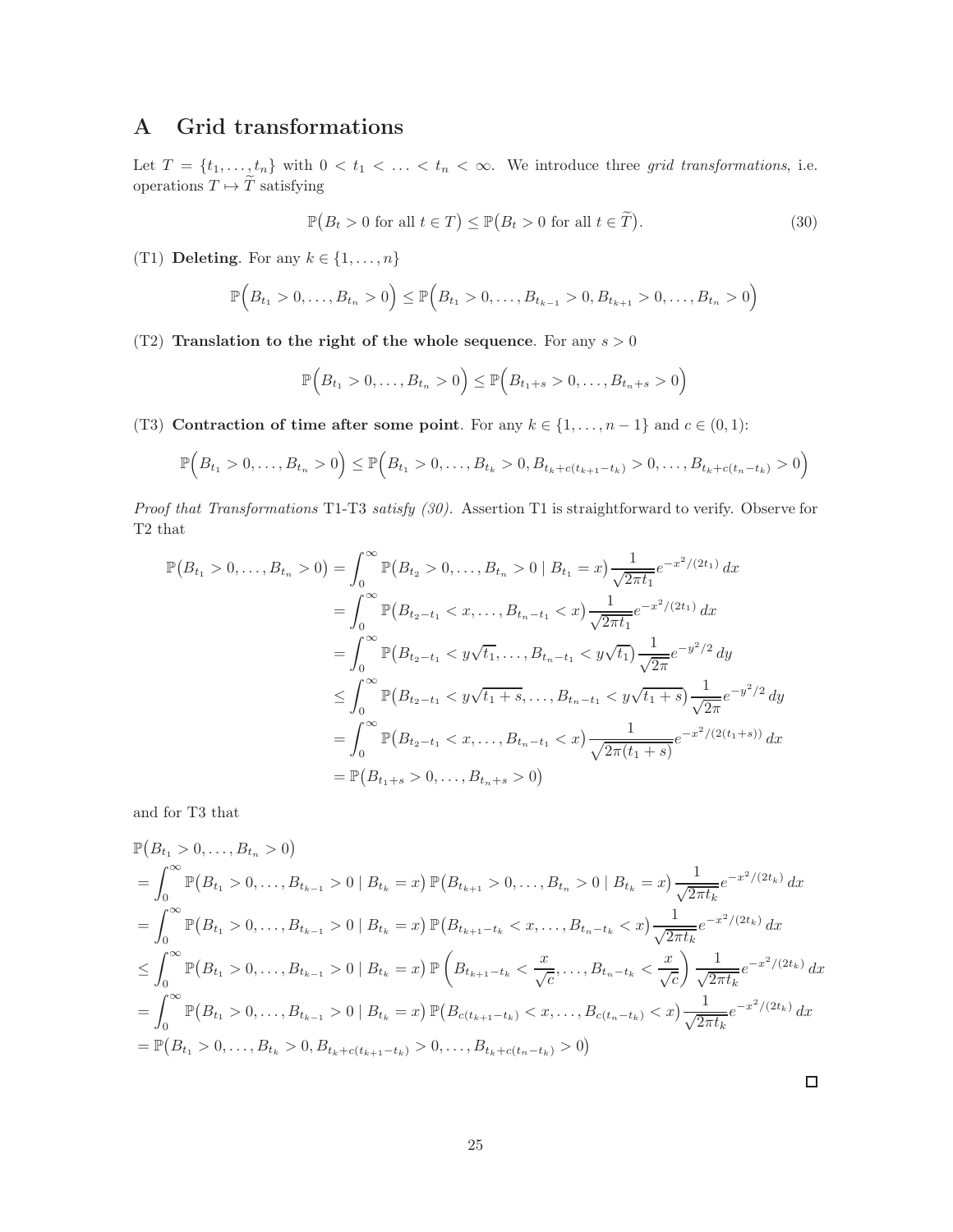## <span id="page-25-0"></span>B Miscellaneous results

Let  $\Phi(\cdot)$  denote the standard normal cumulative distribution function and  $\phi(\cdot)$  the standard normal density function. Below we list various results that we use. Results [B](#page-25-0)[.I](#page-25-6)[–B.](#page-25-0)[III](#page-25-7) are standard, and not proven here.

<span id="page-25-6"></span>[\(B.](#page-25-0)I) For  $x > 0$ :

$$
\frac{x}{1+x^2} \le \frac{\Phi(-x)}{\phi(x)} \le \frac{1}{x}
$$
\n(31)

<span id="page-25-3"></span>[\(B.](#page-25-0)II) As  $x \to \infty$ ,

$$
\lim_{x \to \infty} \frac{\Phi(-x)}{\frac{1}{x}\phi(x)} \to 1.
$$

<span id="page-25-7"></span>[\(B.](#page-25-0)III) [\[Szarek and Werner, 1999\]](#page-29-13). For  $x > -1$ :

$$
\frac{2}{x + (x^2 + 4)^{1/2}} \le \frac{\Phi(-x)}{\phi(x)} \le \frac{4}{3x + (x^2 + 8)^{1/2}}\tag{32}
$$

<span id="page-25-4"></span>[\(B.](#page-25-0)IV) Let  $0 < t_1 < \ldots < t_n < \infty$ , then:

$$
\mathbb{P}\Big(B_{t_1} > 0, \ldots, B_{t_n} > 0\Big) \ge \frac{1}{2} \mathbb{P}\Big(B_{t_2-t_1} > 0, \ldots, B_{t_n-t_1} > 0\Big)
$$

<span id="page-25-1"></span>[\(B.](#page-25-0)V) Let  $T = \{t_1, \ldots, t_n\}$ , where  $t_j := \frac{j}{n}$ ,  $\tau_b := \inf\{t \ge 0 : B_t \ge b\}$  and  $b > 0$ , then:

$$
\mathbb{P}\Big(\tau_b \in (t_{j-1}, t_j] \; \big| \; \tau_b \in (0, 1] \Big) \le \frac{b\left(b + \sqrt{b^2 + 4}\right)}{4} \cdot \frac{\sqrt{n}}{(j-1)^{3/2}} e^{-\frac{b^2}{2} \cdot \left(\frac{n}{j} - 1\right)}
$$

and

$$
\mathbb{P}\Big(\tau_b \in (t_{j-1}, t_j] \; \big| \; \tau_b \in (0, 1] \Big) \ge \frac{b\left(3b + \sqrt{b^2 + 8}\right)}{8} \cdot \frac{\sqrt{n}}{j^{3/2}} e^{-\frac{b^2}{2}\cdot \left(\frac{n}{j-1} - 1\right)}
$$

for  $j \in \{2, ..., n\}$ .

<span id="page-25-2"></span>[\(B.](#page-25-0)VI) Let  $f:(0,\infty)\times(0,1)\to(0,\infty)$  such that

$$
f(b,x) := \frac{b}{\sqrt{1-x}} x^{-3/2} e^{-\frac{b^2}{2}(1/x-1)}
$$

Then  $f(b, x)$  is an increasing function of x, when  $b \ge 1$ .

<span id="page-25-5"></span>[\(B.](#page-25-0)VII) Let  $f:(0,\infty)\to(0,\infty)$  such that

$$
f(x) := \frac{\Phi(-x)}{\phi(x)}
$$

Then  $f$  is a strictly decreasing function.

<span id="page-25-8"></span>[\(B.](#page-25-0)VIII) Let  $f:(0,\infty)\to(0,\infty)$  such that

$$
f(x):=\frac{\Phi(-x)}{\frac{1}{x}\phi(x)}
$$

Then  $f$  is a strictly increasing function.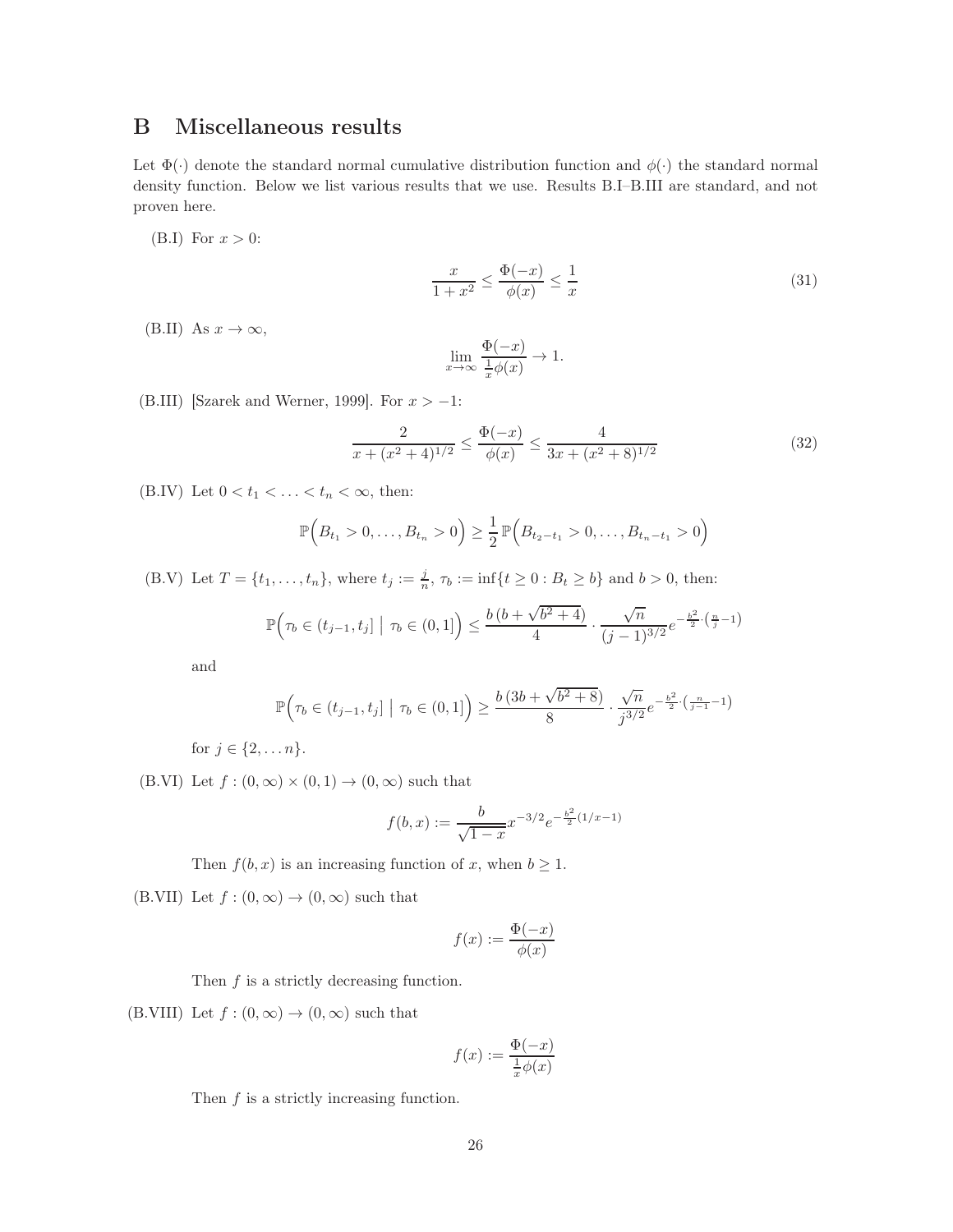<span id="page-26-0"></span>[\(B.](#page-25-0)IX) Let  $f : [0,1] \to [0,\infty)$  be such that

$$
f(t) := \begin{cases} 0, & t = 0; \\ \frac{1-t}{\log(\Phi(-b)) - \log(\Phi(-b/\sqrt{t}))}, & t \in (0,1); \\ \frac{2 \Phi(-b)}{b \phi(b)}, & t = 1. \end{cases}
$$

Then  $f$  is continuous and increasing.

#### B.1 Proofs of results [B](#page-25-0)[.IV](#page-25-4)[–B.](#page-25-0)[IX](#page-26-0)

Proof of [B](#page-25-0)[.IV.](#page-25-4) The proof is very similar to the proofs from Appendix [A.](#page-24-0) Note that

$$
\mathbb{P}\Big(B_{t_1} > 0, \ldots, B_{t_n} > 0\Big) = \int_0^\infty \mathbb{P}\Big(B_{t_2} > 0, \ldots, B_{t_n} > 0 \mid B_{t_1} = x\Big) \frac{1}{\sqrt{2\pi t_1}} e^{-x^2/(2t_1)} dx
$$
  
\n
$$
= \int_0^\infty \mathbb{P}\Big(B_{t_2 - t_1} < x, \ldots, B_{t_n - t_1} < x\Big) \frac{1}{\sqrt{2\pi t_1}} e^{-x^2/(2t_1)} dx
$$
  
\n
$$
\geq \int_0^\infty \mathbb{P}\Big(B_{t_2 - t_1} < 0, \ldots, B_{t_n - t_1} < 0\Big) \frac{1}{\sqrt{2\pi t_1}} e^{-x^2/(2t_1)} dx
$$
  
\n
$$
= \frac{1}{2} \mathbb{P}\Big(B_{t_2 - t_1} > 0, \ldots, B_{t_n - t_1} > 0\Big),
$$

which concludes the proof.

*Proof of [B](#page-25-0)[.V.](#page-25-1)* Using the mean value theorem and monotonicity of  $\phi(\cdot)$  on the negative half-line, we have  $|\Phi(-x) - \Phi(-y)| \leq |x - y| \cdot \phi(-y)$  for  $0 < y < x$ . Furthermore,

$$
\mathbb{P}\Big(\tau_b \in (t_{j-1}, t_j]\Big) = 2\Phi(-b/\sqrt{t_j}) - 2\Phi(-b/\sqrt{t_{j-1}}) \le 2\left(\frac{b}{\sqrt{t_j}} - \frac{b}{\sqrt{t_j}}\right)\phi\left(\frac{b}{\sqrt{t_j}}\right)
$$

Thus, for  $b > 0$  and  $j \in \{2, ..., n\}$ , after substituting  $t_j = \frac{j}{k}$ , the above combined with the inequality [B](#page-25-0)[.III](#page-25-7) yield:

$$
\mathbb{P}\Big(\tau_b \in (t_{j-1}, t_j] \mid \tau_b \in (0, 1]\Big) \leq \frac{1}{\Phi(-b)} \left(\frac{b}{\sqrt{t_{j-1}}} - \frac{b}{\sqrt{t_j}}\right) \phi\left(\frac{b}{\sqrt{t_j}}\right)
$$

$$
= \frac{b\sqrt{n}}{\sqrt{2\pi}\Phi(-b)} \frac{\sqrt{j} - \sqrt{j-1}}{\sqrt{(j-1)j}} e^{-b^2 n/(2j)}
$$

$$
\leq \frac{b\sqrt{n}}{2\sqrt{2\pi}\Phi(-b)} \frac{1}{(j-1)^{3/2}} e^{-b^2 n/(2j)}
$$

$$
\leq \frac{b\left(b + \sqrt{b^2 + 4}\right)}{4} \frac{\sqrt{n}}{(j-1)^{3/2}} e^{-\frac{b^2}{2}\left(\frac{n}{j} - 1\right)}
$$

The proof of the second inequality is analogous.

 $\Box$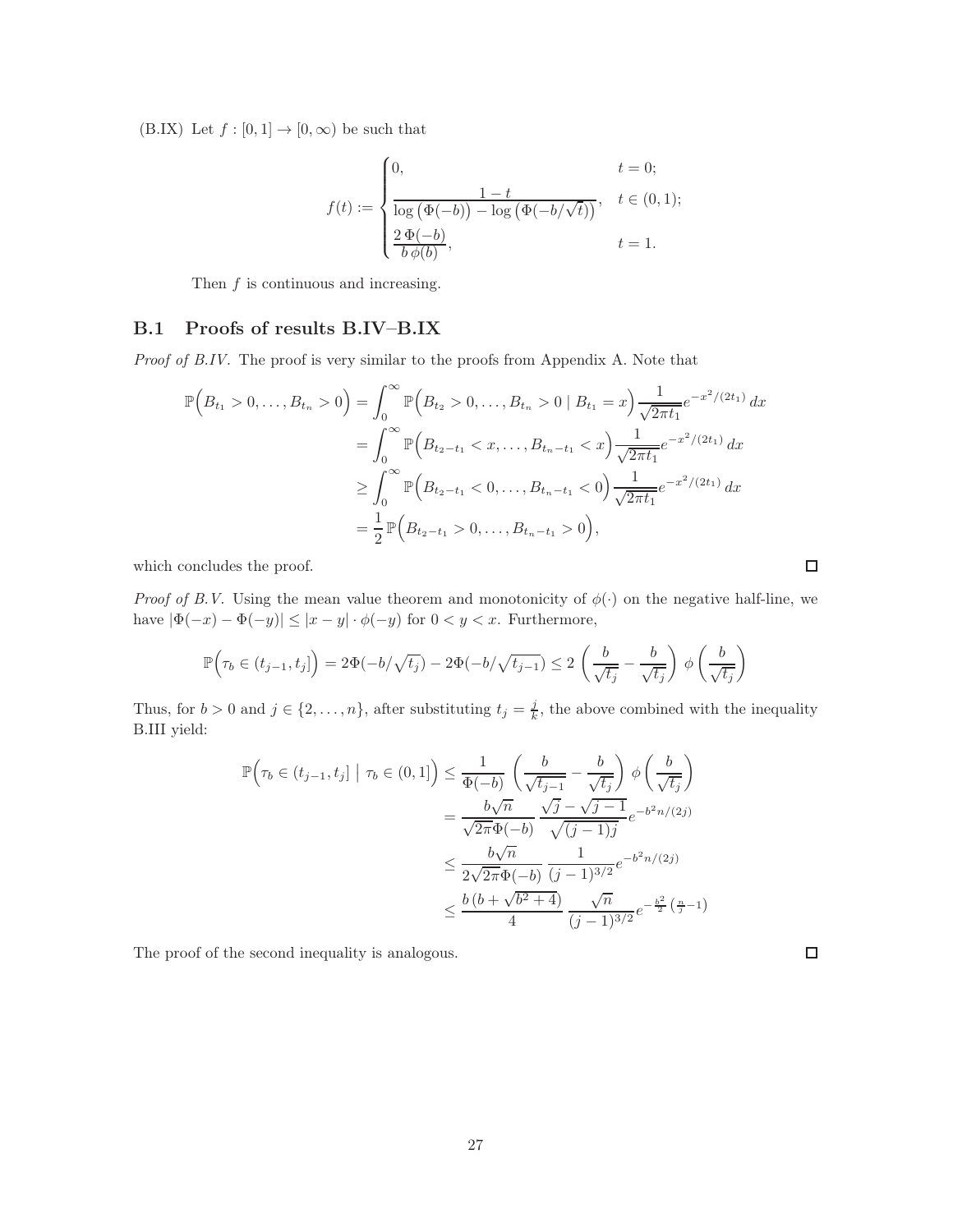*Proof of [B](#page-25-0)[.VI.](#page-25-2)* It suffices to prove that  $\frac{d}{dx} f(b, x) \ge 0$  for  $b \ge 1$ . See that

$$
\frac{d}{dx}f(b,x) = be^{b^2/2} \frac{d}{dx} \frac{e^{-b^2/(2x)}}{\sqrt{1-x}x^{3/2}}
$$
\n
$$
= \frac{be^{b^2/2}}{(1-x)x^3} \left( \frac{b^2}{2x^2} e^{-b^2/(2x)} \sqrt{1-x} x^{3/2} - e^{-b^2/(2x)} \left( -\frac{x^{3/2}}{2\sqrt{1-x}} + \frac{3}{2} \sqrt{x(1-x)} \right) \right)
$$
\n
$$
= \frac{be^{b^2/2} (1-1/x)}{2(1-x)^{3/2} x^{7/2}} \left( b^2 (1-x) + x^2 - 3x(1-x) \right)
$$
\n
$$
= \frac{be^{b^2/2} (1-1/x)}{2(1-x)^{3/2} x^{7/2}} \left( \underbrace{4x^2 - (b^2+3)x + b^2}_{=:g(x)} \right)
$$

Note that  $g(x)$  has at most one root when  $b \in [1,3]$  thus  $g(x) \ge 0$  for  $b \in [1,3]$ . Moreover, when  $b > 3$ , then  $g'(x) = 8x - (b^2 + 3) < -1$  (for  $x \in [0, 1]$ ) thus  $g(x)$  is strictly decreasing for  $x \in [0, 1]$ . From the observation that  $g(0) = b^2 > 0$  and  $g(1) = 1 > 0$  we conclude that  $g(x)$  is nonnegative on the interval [0, 1] for  $b \ge 1$  and thus  $\frac{d}{dx} f(b, x) \ge 0$ , when  $b \ge 1$ .  $\Box$ 

Proof of [B](#page-25-0)[.VII.](#page-25-5) We have that

$$
f'(x) = \frac{-\phi(x) + \Phi(-x)x}{\phi(x)},
$$

thus  $f'(x) \leq 0$  iff  $-\phi(x) + \Phi(-x) x \leq 0$ , which is equivalent to Result [B.](#page-25-0)[I.](#page-25-6)

Proof of [B](#page-25-0)[.VIII.](#page-25-8) See that

$$
f'(x) = \frac{\Phi(-x) - x\phi(x) + x^2\Phi(-x)}{\phi(x)},
$$

thus  $f'(x) \geq 0$  iff  $\frac{\Phi(-x)}{\phi(x)} \geq \frac{x}{1+x^2}$ , which is an implication of the lower bound from result [B](#page-25-0)[.III.](#page-25-7)  $\Box$ *Proof of [B](#page-25-0)[.IX.](#page-26-0)* It is easy to see that  $\lim_{t\to 0^+} f(t) = 0$ . To see that  $\lim_{t\to 1^-} f(t) = \frac{2\Phi(-b)}{b\phi(b)}$  we expand log  $(\Phi(-b/\sqrt{t}))$  in a series around  $t_0 = 1$  and obtain

$$
\log (\Phi(-b/\sqrt{t})) = \log (\Phi(-b)) + \frac{b \phi(b)}{2\Phi(-b)}(t-1) + o(t-1)
$$

Thus

$$
\lim_{t \to 1^{-}} f(t) = \lim_{t \to 1^{-}} \frac{1 - t}{\frac{b \phi(b)}{2\Phi(-b)}(1 - t) + o(t - 1)} = \frac{2 \Phi(-b)}{b \phi(b)}
$$

To prove that f is increasing we study the first derivative. For  $t \in (0,1)$ :

$$
\frac{d}{dt} f(t) = \frac{-\log\left(\frac{\Phi(-b)}{\Phi(-b/\sqrt{t})}\right) + \frac{(1-t)\Phi(-b/\sqrt{t})\Phi(-b)}{\Phi(-b)} \cdot \frac{bt^{-3/2}}{2\Phi(-b/\sqrt{t})^2}\phi(-b/\sqrt{t})}{\left(\log\left(\Phi(-b)\right) - \log\left(\Phi(-b/\sqrt{t})\right)\right)^2}
$$
\n
$$
= \frac{\log\left(\frac{\Phi(-b/\sqrt{t})}{\Phi(-b)}\right) + \frac{b(1-t)}{2t^{3/2}} \cdot \frac{\phi(-b/\sqrt{t})}{\Phi(-b/\sqrt{t})}}{\left(\log\left(\Phi(-b)\right) - \log\left(\Phi(-b/\sqrt{t})\right)\right)^2}
$$
\n(33)

<span id="page-27-0"></span>.

 $\Box$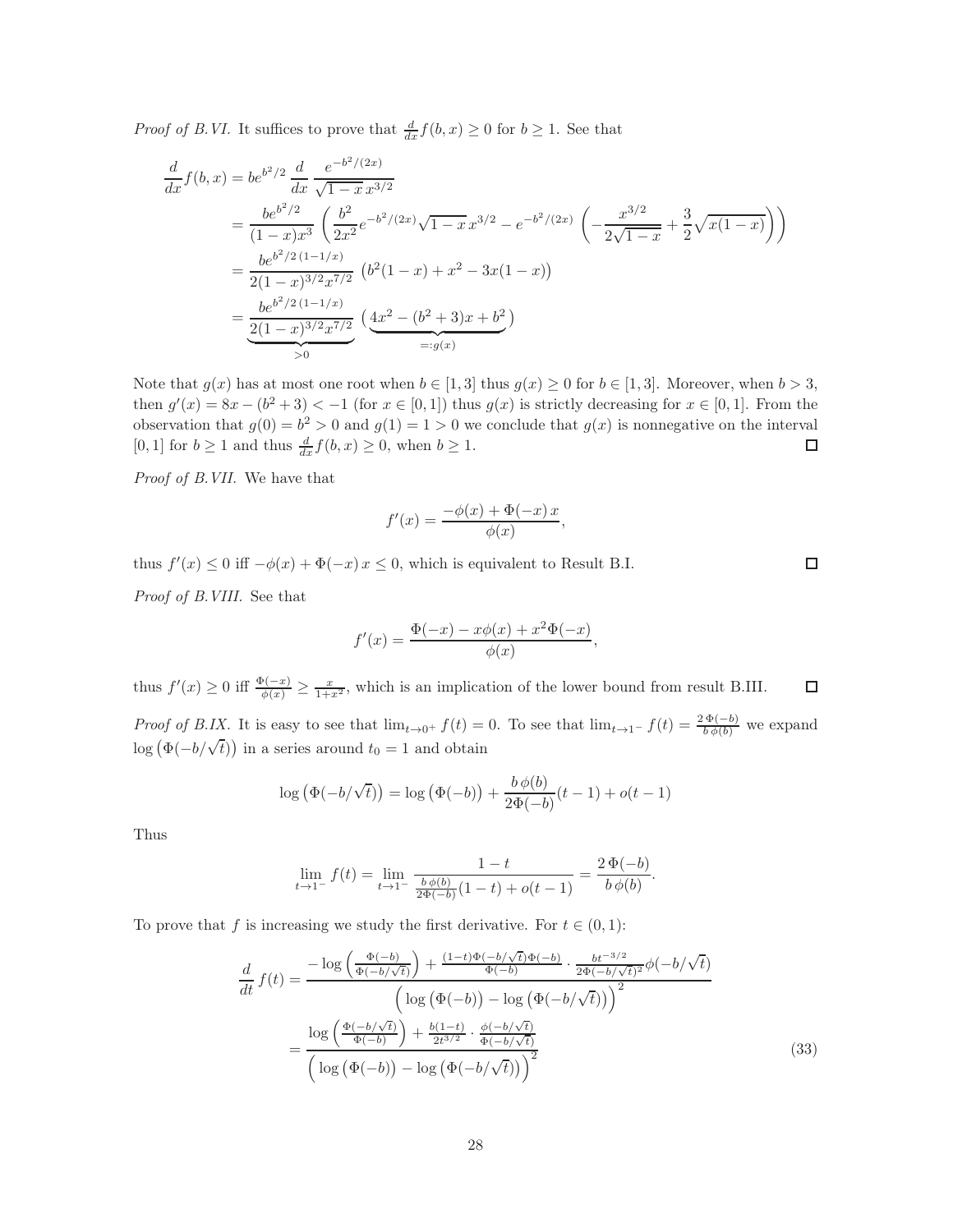Due to Result [B.](#page-25-0)[VII](#page-25-5) we have the lower bound

$$
\frac{\phi(-b/\sqrt{t})}{\Phi(-b/\sqrt{t})} \ge \frac{\phi(-b)}{\Phi(-b)}
$$

and thus the numerator of the fraction in [\(33\)](#page-27-0) can be bounded from below by the function  $g:(0,1) \to \mathbb{R}$ defined as below:

$$
g(t):=\log\left(\frac{\Phi(-b/\sqrt{t})}{\Phi(-b)}\right)+\frac{b(1-t)}{2\,t^{3/2}}\,\frac{\phi(b)}{\Phi(-b)}
$$

Notice that  $g(t) \geq 0$  implies  $\frac{d}{dt} f(t) \geq 0$  which is exactly what we want to establish. For the remainder of the proof we show that  $g(t)$  is non-negative. Since  $\lim_{t\to 0^+} g(t) = +\infty$  and  $g(1) = 0$ , it suffices to show that  $g'(t)$  is monotone (non-increasing). We study the first derivative

$$
g'(t) = \frac{b}{2t^{3/2}} \frac{\phi(b/\sqrt{t})}{\Phi(-b/\sqrt{t})} + \frac{b}{4t^{3/2}} \frac{\phi(b)}{\Phi(-b)} - \frac{3b}{4t^{5/2}} \frac{\phi(b)}{\Phi(-b)}
$$
  
= 
$$
\frac{b^2}{4t^2} \left( 2 \frac{\frac{\sqrt{t}}{b} \phi(b/\sqrt{t})}{\Phi(-b/\sqrt{t})} + \left( t^{1/2} - 3t^{-1/2} \right) \frac{\frac{1}{b} \phi(b)}{\Phi(-b)} \right)
$$
  

$$
\leq \frac{b^2}{4t^2} \left( 2 \frac{\frac{\sqrt{t}}{b} \phi(b/\sqrt{t})}{\Phi(-b/\sqrt{t})} - 2 \frac{\frac{1}{b} \phi(b)}{\Phi(-b)} \right) \leq 0,
$$

where the last inequality is a consequence of the application of Result [B](#page-25-0)[.VIII,](#page-25-8) that is

$$
t\longmapsto\frac{\frac{\sqrt{t}}{b}\phi(b/\sqrt{t})}{\Phi(-b/\sqrt{t})}
$$

is an increasing function of t.

Acknowledgments. The authors would like to thank Ankush Agarwal and Johan van Leeuwaarden for useful discussions and suggestions. In addition, the reviewers' reports helped improving the quality of our work considerably. This work is part of the research programme 'Rare Event Simulation for Climate Extremes' with grant number 657.014.033, which is (partly) funded by the Netherlands Organisation for Scientific Research (NWO). Michel Mandjes' research is partly funded by the NWO Gravitation Programme NETWORKS, grant number 024.002.003.

#### References

- <span id="page-28-0"></span>[Adler, 1990] Adler, R. (1990). An Introduction to Continuity, Extrema, and Related Topics for General Gaussian Processes. IMS Lecture Series. Institute of Mathematical Statistics.
- <span id="page-28-1"></span>[Adler et al., 2012] Adler, R. J., Blanchet, J. H., and Liu, J. (2012). Efficient Monte Carlo for high excursions of Gaussian random fields. The Annals of Applied Probability, 22(3):1167–1214.
- <span id="page-28-4"></span>[Alili et al., 2005] Alili, L., Patie, P., and Pedersen, J. L. (2005). Representations of the first hitting time density of an Ornstein-Uhlenbeck process. Stochastic Models, 21(4):967–980.
- <span id="page-28-2"></span>[Asmussen et al., 1995] Asmussen, S., Glynn, P., and Pitman, J. (1995). Discretization error in simulation of one-dimensional reflecting Brownian motion. The Annals of Applied Probability, 5:875–896.
- <span id="page-28-3"></span>[Broadie et al., 1997] Broadie, M., Glasserman, P., and Kou, S. (1997). A continuity correction for discrete barrier options. Mathematical Finance, 7(4):325–349.